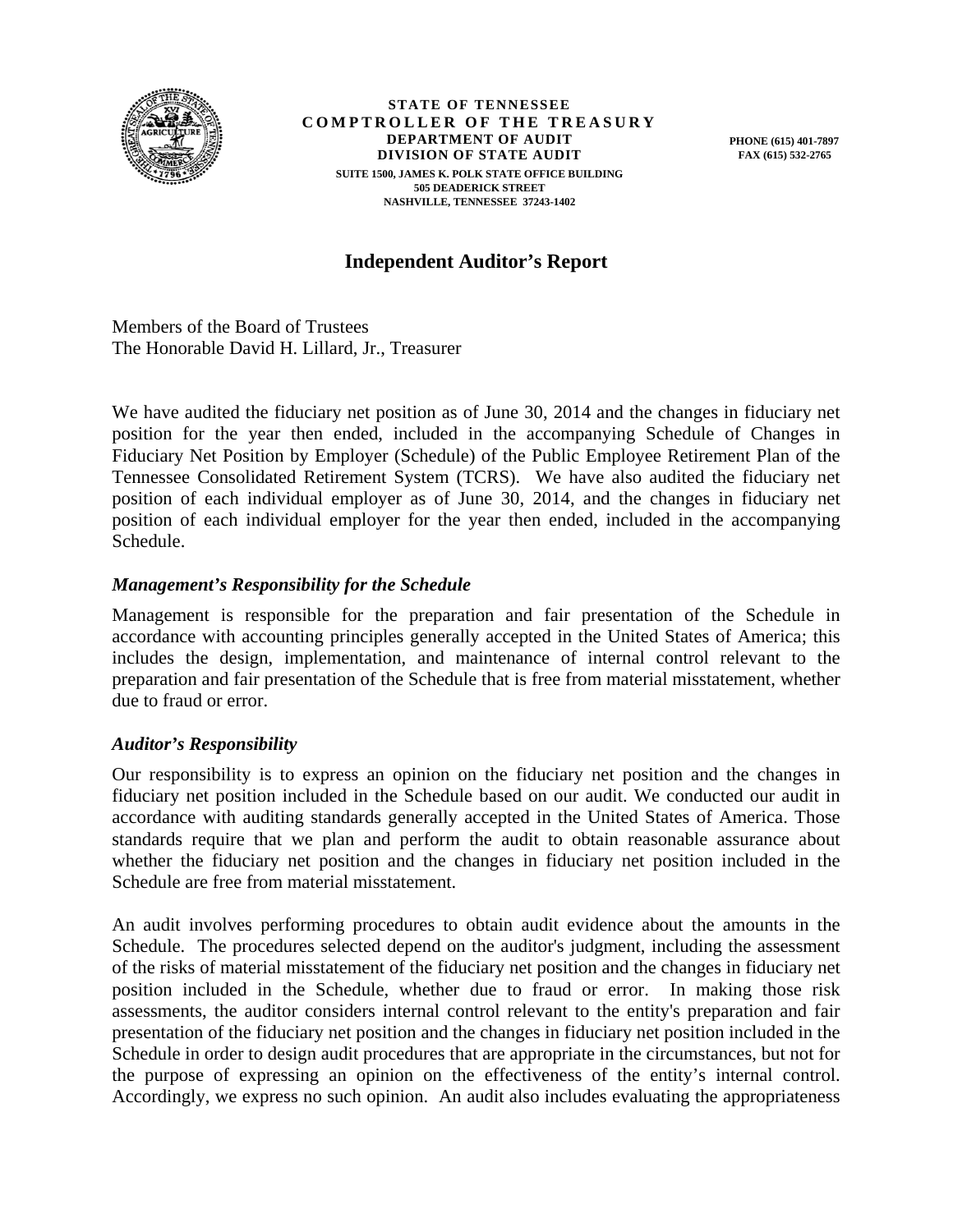September 22, 2015 Page Two

of accounting principles used and reasonableness of significant accounting estimates made by management, as well as evaluating the overall presentation of the fiduciary net position and the changes in fiduciary net position included in the Schedule.

We believe that the audit evidence we have obtained is sufficient and appropriate to provide a basis for our audit opinion. Tennessee statutes, in addition to audit responsibilities, entrust certain other responsibilities to the Comptroller of the Treasury. Those responsibilities include serving as a member of the board of trustees of the TCRS. We do not believe that the Comptroller's service in this capacity affected our ability to conduct an independent audit of the Schedule.

## *Opinion*

In our opinion, the Schedule referred to above presents fairly, in all material respects, the fiduciary net position of the Public Employee Retirement Plan of the TCRS as of June 30, 2014, and the changes in fiduciary net position for the year then ended, in accordance with accounting principles generally accepted in the United States of America. Also, in our opinion, the Schedule referred to above presents fairly, in all material respects, the fiduciary net position of each individual employer as of June 30, 2014, and the changes in fiduciary net position of each individual employer for the year then ended, in accordance with accounting principles generally accepted in the United States of America.

## *Other Matter*

We have audited, in accordance with auditing standards generally accepted in the United States of America, the financial statements of the Tennessee Consolidated Retirement System as of and for the year ended June 30, 2014, and our report thereon, dated December 19, 2014, expressed an unmodified opinion on those financial statements.

## *Restriction on Use*

This report is intended solely for the information and use of the board of trustees for the Tennessee Consolidated Retirement System, management of the Tennessee Consolidated Retirement System, and the Public Employee Retirement Plan employers and their auditors and is not intended to be and should not be used by anyone other than these specified parties.

Separal U. Lordess

 Deborah V. Loveless, CPA **Director** September 22, 2015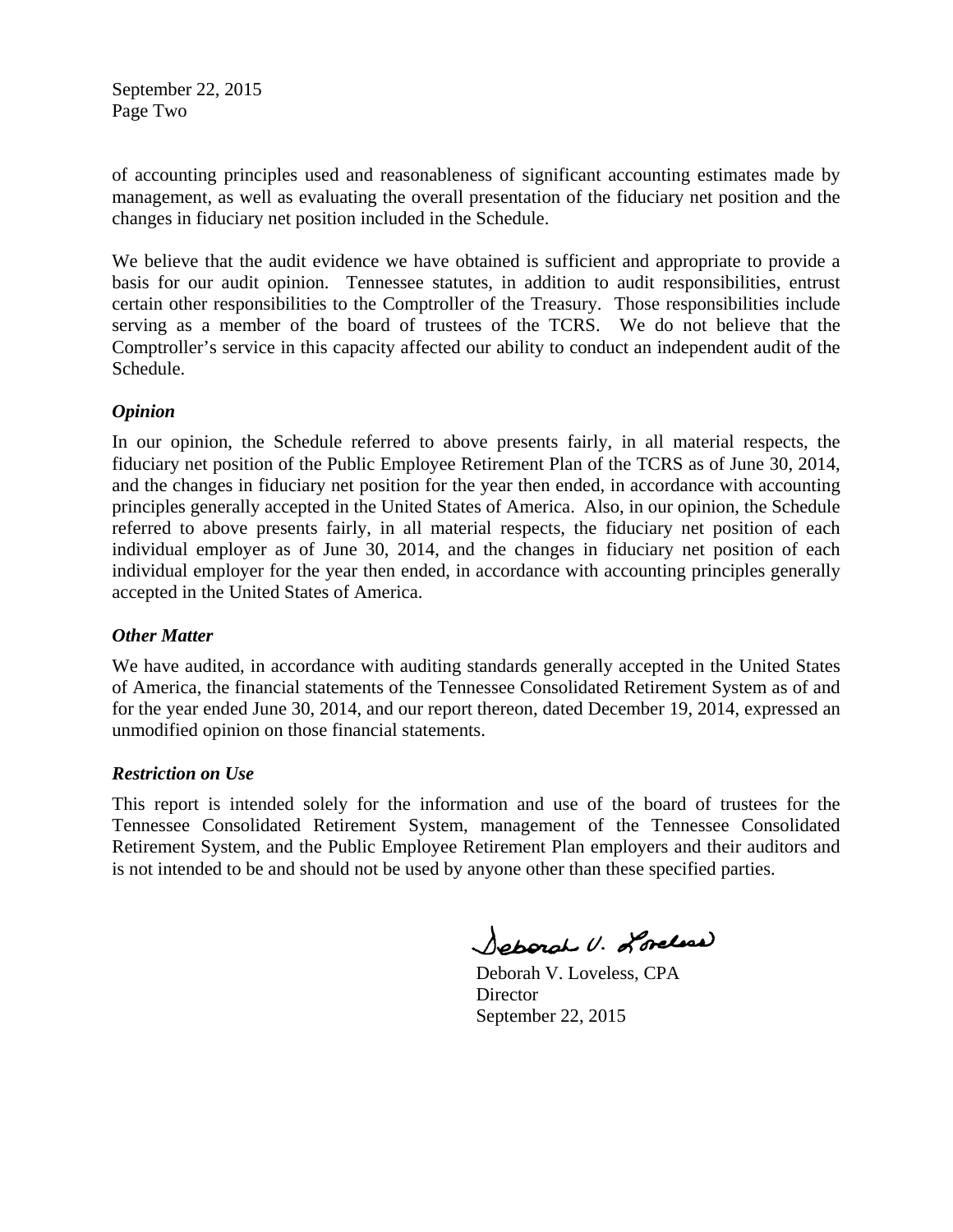As of and for the year ended June 30, 2014

|                                        |                          | Additions:    |                |                        | Deductions:              |                |                         |              | <b>Benefits</b>   |             |
|----------------------------------------|--------------------------|---------------|----------------|------------------------|--------------------------|----------------|-------------------------|--------------|-------------------|-------------|
|                                        |                          |               |                |                        |                          |                |                         |              |                   |             |
|                                        |                          |               |                |                        |                          |                |                         |              |                   |             |
| Employer                               | Employer                 | Employee      | Net Investment |                        | Pension Benefits,        | Administrative |                         | Net Increase |                   |             |
| Code<br>Employer                       | Contributions            | Contributions | Income         | <b>Total Additions</b> | <b>Including Refunds</b> | Expenses       | <b>Total Deductions</b> | (Decrease)   | Beginning of Year | End of Year |
| 85050 Adams                            | 25,259                   | 15,886        | 129,767        | 170,911                | (26, 856)                | (337)          | (27, 194)               | 143,718      | 775,798           | 919,516     |
| 83910 Alamo                            | 109,118                  | 68,463        | 539,912        | 717,493                | (70, 910)                | (2,098)        | (73,009)                | 644,484      | 3,195,545         | 3,840,029   |
| 89570 Alcoa                            | 1,770,618                |               | 4,154,441      | 5,925,059              | (713, 405)               | (10, 211)      | (723, 616)              | 5,201,443    | 24,563,542        | 29,764,986  |
| 83920 Alpha-Talbott Utility District   | 82,814                   |               | 323,802        | 406,615                | (39, 279)                | (490)          | (39, 769)               | 366,846      | 1,931,703         | 2,298,549   |
| 83720 Anderson County                  | 1,806,650                | 1,112,396     | 9,411,066      | 12,330,113             | (2,877,320)              | (28, 682)      | (2,906,002)             | 9,424,111    | 56,559,814        | 65,983,924  |
| Anderson County Economic               |                          |               |                |                        |                          |                |                         |              |                   |             |
| 81230 Development Association          | 16,922                   | 5,100         | 37,328         | 59,350                 | (3, 553)                 | (50)           | (3,602)                 | 55,748       | 215,960           | 271,708     |
| 81630 Anderson County Water Authority  | 75,969                   | 65,831        | 197,212        | 339,012                | (7, 269)                 | (1,094)        | (8, 362)                | 330,650      | 1,122,889         | 1,453,539   |
| 87630 Argie Cooper Public Library      | $\overline{\phantom{a}}$ | 5,999         | 69,298         | 75,297                 | (21, 457)                | (171)          | (21, 629)               | 53,668       | 428,951           | 482,620     |
| 89490 Arthur-Shawnee Utility District  | 31,940                   | 24,308        | 126,343        | 182,590                | (25, 113)                | (518)          | (25, 631)               | 156,960      | 743,836           | 900,796     |
| 80800 Ashland City                     | 156,725                  | 116,959       | 674,980        | 948,664                | (90, 419)                | (2, 256)       | (92, 675)               | 855,989      | 4,015,698         | 4,871,686   |
| 88650 Association Of County Mayors     |                          |               | 84,693         | 84,693                 | (664)                    | (71)           | (735)                   | 83,958       | 511,249           | 595,207     |
| 83650 Athens City Schools              | 156,714                  | 94,521        | 914,931        | 1,166,165              | (277, 253)               | (3, 263)       | (280, 516)              | 885,649      | 5,515,798         | 6,401,447   |
| 89540 Atoka                            | 94,109                   | 64,459        | 259,632        | 418,200                | (32, 805)                | (1, 160)       | (33,965)                | 384,234      | 1,504,593         | 1,888,827   |
| 88340 Atwood                           |                          | 1,197         | 27,308         | 28,505                 | (4, 130)                 | (44)           | (4, 174)                | 24,330       | 166,292           | 190,622     |
| 81110 Baileyton                        | 11,821                   | 9,802         | 35,879         | 57,503                 | (19, 615)                | (208)          | (19, 823)               | 37,680       | 215,634           | 253,314     |
| 81490 Baxter                           | 21,377                   | 22,742        | 44,510         | 88,628                 |                          | (464)          | (464)                   | 88,164       | 246,317           | 334,481     |
| 80760 Bedford County                   | 976,847                  | 820,131       | 7,503,925      | 9,300,903              | (2,095,624)              | (25, 646)      | (2, 121, 270)           | 7,179,633    | 45,457,635        | 52,637,268  |
| Beech River Watershed                  |                          |               |                |                        |                          |                |                         |              |                   |             |
| 81030 Development Authority            | 14,864                   |               | 85,626         | 100,490                | (62, 808)                | (71)           | (62, 880)               | 37,611       | 540,518           | 578,128     |
| 87710 Belle Meade                      | 71,089                   |               | 538,990        | 610,079                | (170, 198)               | (1, 116)       | (171, 315)              | 438,765      | 3,300,410         | 3,739,175   |
| 87470 Bells                            | 106,090                  | 51,763        | 442,113        | 599,967                | (98, 699)                | (1, 388)       | (100, 088)              | 499,879      | 2,657,453         | 3,157,332   |
| 89300 Benton                           | 52,759                   | 27,886        | 184,572        | 265,216                | (49, 206)                | (544)          | (49, 750)               | 215,466      | 1,097,921         | 1,313,388   |
| 83063 Benton County                    | 504,641                  | 371,591       | 2,580,542      | 3,456,774              | (635, 575)               | (10, 598)      | (646, 173)              | 2,810,601    | 15,446,088        | 18,256,689  |
| 89840 Big Creek Utility District       | 44,445                   |               | 81,831         | 126,276                | (1,706)                  | (375)          | (2,081)                 | 124,195      | 472,433           | 596,628     |
| 89090 Big Sandy                        | 962                      | 7,905         | 62,997         | 71,865                 | (15, 326)                | (217)          | (15, 543)               | 56,322       | 383,941           | 440,263     |
| 87411 Bledsoe County                   | 481,040                  | 288,734       | 2,127,187      | 2,896,962              | (594, 151)               | (9, 219)       | (603, 369)              | 2,293,592    | 12,771,639        | 15,065,231  |
| 87752 Bloomingdale Utility District    | 59,568                   | 23,017        | 263,717        | 346,302                | (84, 249)                | (498)          | (84, 748)               | 261,554      | 1,590,543         | 1,852,097   |
| 83512 Blount County                    | 3,643,299                | 1,552,627     | 14,728,866     | 19,924,792             | (3,687,953)              | (35, 805)      | (3,723,758)             | 16,201,034   | 87,964,929        | 104,165,963 |
| <b>Blount County Fire Protection</b>   |                          |               |                |                        |                          |                |                         |              |                   |             |
| 89720 District                         | 49,721                   | 36,082        | 189,644        | 275,448                | (48, 386)                | (736)          | (49, 121)               | 226,326      | 1,125,624         | 1,351,950   |
| 87440 Blount County Library System     | 65,106                   | 34,123        | 393,968        | 493,196                | (51, 799)                | (847)          | (52, 646)               | 440,550      | 2,367,688         | 2,808,238   |
| 87850 Bluff City                       | 38,804                   | 31,294        | 134,405        | 204,502                | (29,058)                 | (685)          | (29, 743)               | 174,759      | 790,600           | 965,359     |
| 83690 Bolivar                          | 460,232                  |               | 1,899,044      | 2,359,275              | (448, 341)               | (3, 512)       | (451, 853)              | 1,907,423    | 11,496,739        | 13,404,162  |
| 81390 Bondecroft Utility District      | 26,804                   |               | 51,808         | 78,612                 | (9, 478)                 | (188)          | (9,666)                 | 68,946       | 303,945           | 372,891     |
| 88110 Bradford                         | 18,870                   | 13,854        | 28,458         | 61,181                 | (20, 522)                | (301)          | (20, 823)               | 40,358       | 162,995           | 203,352     |
| 87420 Bradford Special School District |                          | 37,221        | 369,498        | 406,719                | (87,080)                 | (1, 393)       | (88, 474)               | 318,246      | 2,253,087         | 2,571,332   |
| 87110 Bradley County                   | 3,729,911                |               | 11,411,807     | 15,141,718             | (2,413,625)              | (34,067)       | (2, 447, 692)           | 12,694,026   | 68,222,704        | 80,916,730  |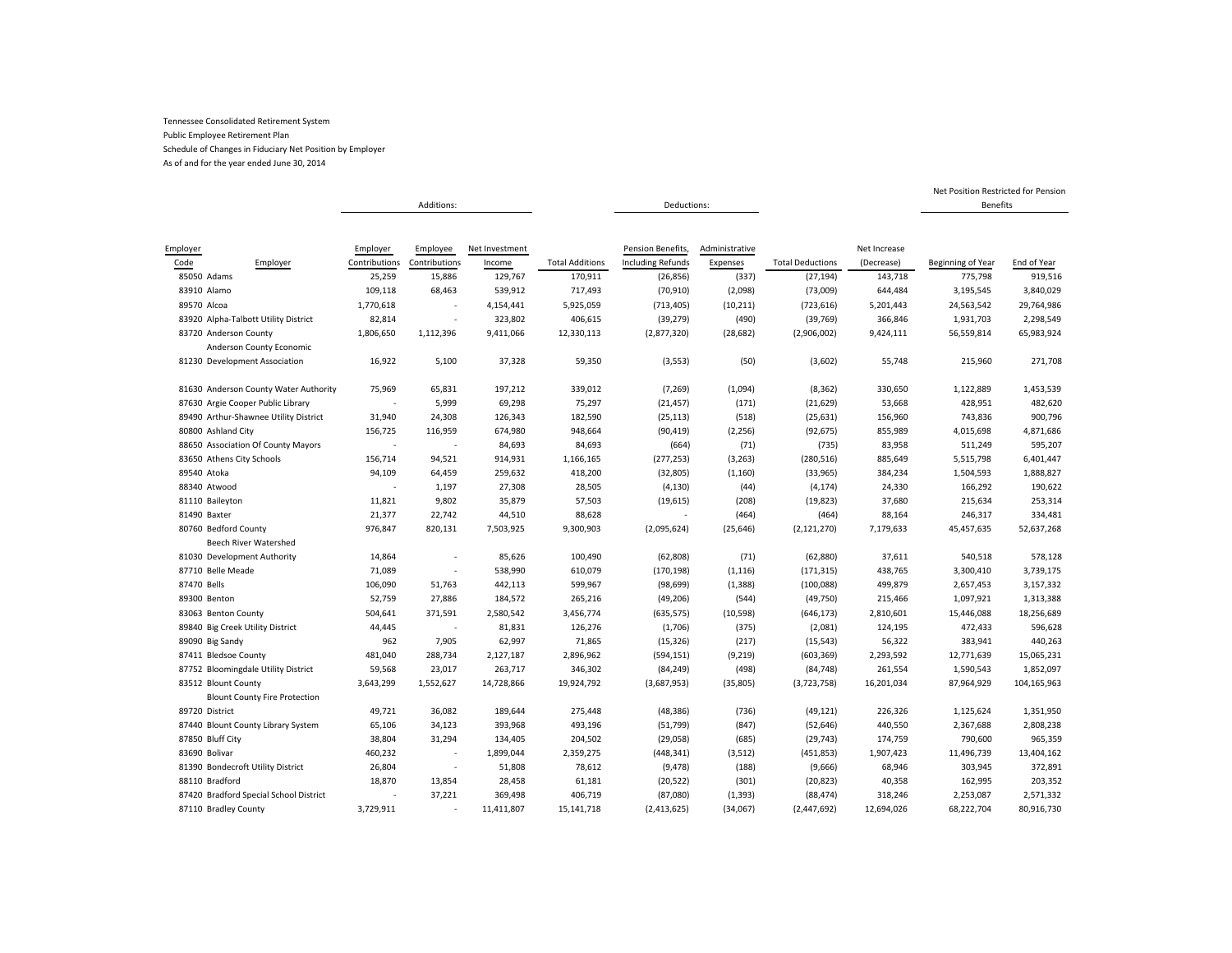As of and for the year ended June 30, 2014

|          |                                            |               | Additions:    |                |                        | Deductions:              |                |                         |              | <b>Benefits</b>   |             |
|----------|--------------------------------------------|---------------|---------------|----------------|------------------------|--------------------------|----------------|-------------------------|--------------|-------------------|-------------|
|          |                                            |               |               |                |                        |                          |                |                         |              |                   |             |
|          |                                            |               |               |                |                        |                          |                |                         |              |                   |             |
| Employer |                                            | Employer      | Employee      | Net Investment |                        | Pension Benefits,        | Administrative |                         | Net Increase |                   |             |
| Code     | Employer                                   | Contributions | Contributions | Income         | <b>Total Additions</b> | <b>Including Refunds</b> | Expenses       | <b>Total Deductions</b> | (Decrease)   | Beginning of Year | End of Year |
|          | <b>Bradley-Cleveland Community</b>         |               |               |                |                        |                          |                |                         |              |                   |             |
|          | 87910 Services Agency                      | 18,481        | 16,098        | 159,809        | 194,388                | (61, 528)                | (434)          | (61, 962)               | 132,426      | 977,686           | 1,110,112   |
|          | 83220 Brentwood                            | 2,269,893     | 117,752       | 6,499,813      | 8,887,458              | (936, 262)               | (11, 222)      | (947, 483)              | 7,939,975    | 38,457,732        | 46,397,707  |
|          | 81240 Brighton                             | 25,095        | 17,007        | 73,497         | 115,599                | (22, 393)                | (494)          | (22, 887)               | 92,712       | 437,932           | 530,644     |
|          | 80030 Bristol                              | 2,650,546     | 87,721        | 10,038,932     | 12,777,199             | (3,399,422)              | (18, 110)      | (3, 417, 533)           | 9,359,667    | 60,811,347        | 70,171,014  |
|          | 80033 Bristol Housing Authority            | 78,132        |               | 267,190        | 345,322                | (79, 667)                | (614)          | (80, 281)               | 265,040      | 1,612,810         | 1,877,850   |
|          | 80032 Bristol Tennessee Essential Services | 611,547       | 244,429       | 2,583,879      | 3,439,855              | (1, 152, 522)            | (3, 294)       | (1, 155, 816)           | 2,284,040    | 15,712,415        | 17,996,454  |
|          | 80090 Brownsville                          | 243,179       | 203,849       | 1,575,174      | 2,022,202              | (404, 535)               | (4,685)        | (409, 220)              | 1,612,982    | 9,468,474         | 11,081,456  |
|          | 88450 Byrdstown                            | 46,270        | 23,007        | 184,794        | 254,072                | (66,069)                 | (511)          | (66, 580)               | 187,492      | 1,113,698         | 1,301,190   |
|          | 81620 Cagle Fredonia Utility District      | $\sim$        | 2,872         | 25,613         | 28,485                 |                          | (77)           | (77)                    | 28,408       | 153,104           | 181,512     |
|          | 88020 Camden                               | 161,145       | 91,768        | 1,042,213      | 1,295,126              | (205,000)                | (2, 173)       | (207, 173)              | 1,087,952    | 6,257,673         | 7,345,626   |
|          | 84030 Campbell County                      | 744,852       | 633,319       | 5,538,464      | 6,916,636              | (1,596,946)              | (18, 764)      | (1,615,709)             | 5,300,926    | 33,486,488        | 38,787,414  |
|          | Campbell County Emergency                  |               |               |                |                        |                          |                |                         |              |                   |             |
|          | 89370 Communications District              | 27,075        | 15,579        | 113,331        | 155,985                | $\overline{\phantom{a}}$ | (347)          | (347)                   | 155,637      | 666,756           | 822,394     |
|          | 83470 Cannon County                        | 413,808       | 223,235       | 1,708,608      | 2,345,651              | (444, 221)               | (6,699)        | (450, 920)              | 1,894,731    | 10,224,017        | 12,118,749  |
|          | 83680 Carroll County                       | 523,974       | 338,543       | 2,679,471      | 3,541,988              | (642, 255)               | (9, 361)       | (651, 616)              | 2,890,372    | 16,027,355        | 18,917,727  |
|          | 83687 Carroll County Commissioners         | 8,593         | 645           | 14,532         | 23,770                 | (521)                    | (303)          | (824)                   | 22,946       | 83,450            | 106,396     |
|          | Carroll County Emergency                   |               |               |                |                        |                          |                |                         |              |                   |             |
|          | 89630 Communications District              | 8,136         | 3,459         | 38,443         | 50,038                 | (15, 882)                | (83)           | (15, 965)               | 34,073       | 234,077           | 268,151     |
|          | 83180 Carter County                        | 1,642,354     | 205,685       | 5,882,081      | 7,730,119              | (1,924,412)              | (21, 508)      | (1,945,921)             | 5,784,199    | 35,566,959        | 41,351,157  |
|          | Carter County Emergency                    |               |               |                |                        |                          |                |                         |              |                   |             |
|          | 83186 Communications District              | 68,664        |               | 122,443        | 191,107                | (20, 388)                | (648)          | (21,036)                | 170,071      | 715,036           | 885,106     |
|          | 89990 Carter County Tomorrow               | 7,395         | 4,050         | 7,824          | 19,269                 |                          | (36)           | (36)                    | 19,233       | 41,489            | 60,722      |
|          | 88100 Carthage                             | 99,280        | 54,431        | 519,110        | 672,821                | (169, 134)               | (1, 228)       | (170, 363)              | 502,459      | 3,139,681         | 3,642,140   |
|          | 89060 Caryville                            | 34,795        | 16,014        | 146,062        | 196,872                | (43, 535)                | (443)          | (43, 978)               | 152,893      | 876,730           | 1,029,624   |
|          | Castalian Springs-Bethpage Utility         |               |               |                |                        |                          |                |                         |              |                   |             |
|          | 81370 District                             | 21,124        | 13,421        | 56,819         | 91,363                 | ÷,                       | (265)          | (265)                   | 91,099       | 325,599           | 416,698     |
|          | 88010 Centerville                          | 195,277       | 90,710        | 838,391        | 1,124,378              | (371, 237)               | (2,074)        | (373, 310)              | 751,068      | 5,138,916         | 5,889,984   |
|          | 89420 Charleston                           | 5,235         | 5,256         | 33,468         | 43,959                 | (5, 555)                 | (171)          | (5, 726)                | 38,233       | 199,309           | 237,542     |
|          | 89830 Charlotte                            | 24,340        | 12,097        | 96,652         | 133,090                | (25, 197)                | (256)          | (25, 454)               | 107,636      | 577,530           | 685,166     |
|          | 83350 Cheatham County                      | 761,356       | 664,687       | 5,122,155      | 6,548,198              | (1, 367, 699)            | (16, 751)      | (1,384,450)             | 5,163,748    | 30,919,887        | 36,083,635  |
|          | 87670 Chester County                       | 483,656       | 325,358       | 2,460,904      | 3,269,918              | (834, 672)               | (9,776)        | (844, 448)              | 2,425,470    | 14,853,064        | 17,278,534  |
|          | <b>Chester County Emergency</b>            |               |               |                |                        |                          |                |                         |              |                   |             |
|          | 81881 Communications District              | 1,273         | 1,983         | 794            | 4,051                  | $\overline{\phantom{a}}$ | (33)           | (33)                    | 4,018        | 3,179             | 7,197       |
|          | 81580 Chuckey Utility District             | 45,149        | 29,490        | 110,641        | 185,279                | (42, 370)                | (476)          | (42, 846)               | 142,433      | 648,831           | 791,264     |
|          | 88310 Church Hill                          | 126,724       | 57,971        | 512,633        | 697,329                | (111, 450)               | (1, 294)       | (112, 743)              | 584,585      | 3,063,096         | 3,647,681   |
|          | 81410 Citizens Gas Utility District        | 134,386       | 83,160        | 444,781        | 662,326                | (34, 390)                | (1, 492)       | (35, 882)               | 626,444      | 2,592,153         | 3,218,597   |
|          | 87880 Claiborne County                     | 913,895       | 857,440       | 6,829,354      | 8,600,689              | (3,678,157)              | (25, 669)      | (3,703,826)             | 4,896,863    | 42,174,919        | 47,071,782  |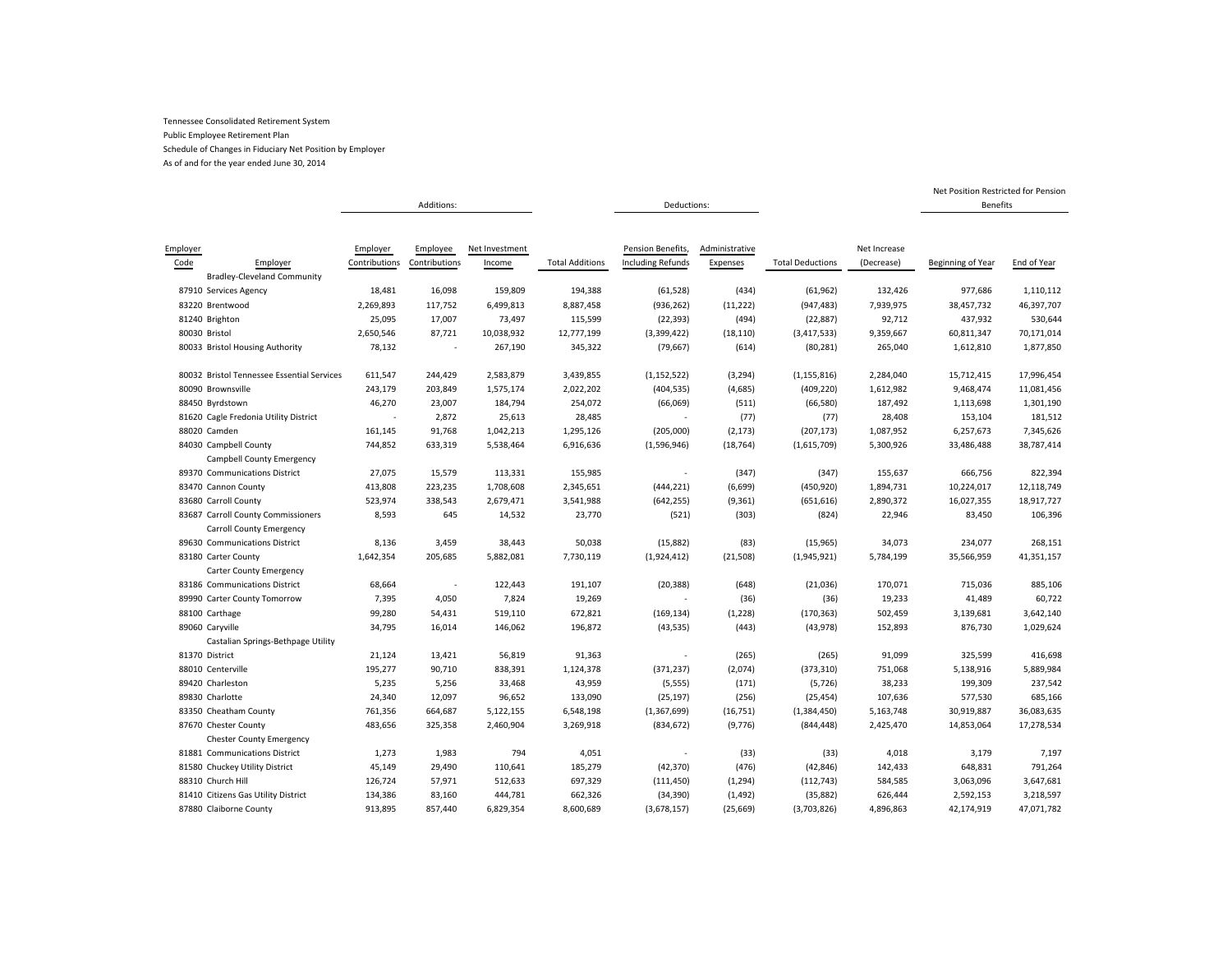As of and for the year ended June 30, 2014

|                  |                                                                                     |                           | Additions:                |                          |                        | Deductions:                                   |                            |                         |                            | <b>Benefits</b>   |             |
|------------------|-------------------------------------------------------------------------------------|---------------------------|---------------------------|--------------------------|------------------------|-----------------------------------------------|----------------------------|-------------------------|----------------------------|-------------------|-------------|
|                  |                                                                                     |                           |                           |                          |                        |                                               |                            |                         |                            |                   |             |
| Employer<br>Code | Employer<br><b>Claiborne County Emergency</b>                                       | Employer<br>Contributions | Employee<br>Contributions | Net Investment<br>Income | <b>Total Additions</b> | Pension Benefits,<br><b>Including Refunds</b> | Administrative<br>Expenses | <b>Total Deductions</b> | Net Increase<br>(Decrease) | Beginning of Year | End of Year |
|                  | 89580 Communications District                                                       | 18,060                    | 14,154                    | 71,304                   | 103,518                | (15, 161)                                     | (394)                      | (15, 555)               | 87,963                     | 421,787           | 509,749     |
|                  | 88900 Clarksville                                                                   | 7,241,024                 |                           | 19,710,982               | 26,952,006             | (5,444,459)                                   | (45, 293)                  | (5,489,752)             | 21,462,254                 | 118,039,056       | 139,501,310 |
|                  | 80210 Clarksville Memorial Hospital<br>Clarksville-Montgomery County                |                           |                           | 5,833,206                | 5,833,206              | (2,043,990)                                   | (2,621)                    | (2,046,610)             | 3,786,596                  | 36,247,742        | 40,034,339  |
|                  | 82050 Library                                                                       | 118,444                   |                           | 327,910                  | 446,354                | (72, 415)                                     | (872)                      | (73, 287)               | 373,067                    | 1,957,321         | 2,330,389   |
|                  | Clarksville-Montgomery County                                                       |                           |                           |                          |                        |                                               |                            |                         |                            |                   |             |
|                  | 87330 Regional Planning Commission                                                  | 75,177                    | ×,                        | 446,762                  | 521,939                | (96, 959)                                     | (530)                      | (97, 490)               | 424,449                    | 2,706,096         | 3,130,545   |
|                  | 80682 Clay County                                                                   | 247,061                   | 173,950                   | 1,065,682                | 1,486,694              | (317, 800)                                    | (5, 772)                   | (323, 572)              | 1,163,122                  | 6,380,932         | 7,544,053   |
|                  | 80970 Cleveland City<br>Cleveland-Bradley County<br><b>Emergency Communications</b> | 5,089,188                 | 165                       | 15,038,653               | 20,128,006             | (4, 198, 654)                                 | (29, 562)                  | (4,228,216)             | 15,899,790                 | 90,319,171        | 106,218,961 |
|                  | 89140 District                                                                      | 143,940                   |                           | 306,615                  | 450,555                | (27, 967)                                     | (1,060)                    | (29, 027)               | 421,529                    | 1,792,095         | 2,213,624   |
|                  | 88940 Clifton                                                                       | 29,290                    | 21,922                    | 187,439                  | 238,651                | (19, 241)                                     | (545)                      | (19, 786)               | 218,865                    | 1,115,025         | 1,333,890   |
|                  | <b>Clinch Powell Educational</b>                                                    |                           |                           |                          |                        |                                               |                            |                         |                            |                   |             |
|                  | 83830 Cooperative                                                                   | 209,008                   | 110,707                   | 1,165,441                | 1,485,156              | (310, 416)                                    | (3,964)                    | (314, 380)              | 1,170,775                  | 7,033,025         | 8,203,800   |
|                  | 80140 Clinton                                                                       | 566,666                   | 249,070                   | 2,653,871                | 3,469,607              | (797, 922)                                    | (5, 915)                   | (803, 837)              | 2,665,770                  | 16,003,111        | 18,668,881  |
|                  | 80141 Clinton Housing Authority                                                     | 28,313                    | 9,736                     | 152,258                  | 190,307                | (79, 907)                                     | (225)                      | (80, 132)               | 110,175                    | 939,489           | 1,049,664   |
|                  | 88300 Cocke County<br>Cocke County Emergency                                        | 1,395,492                 | 548,948                   | 5,506,973                | 7,451,413              | (1,484,294)                                   | (17, 854)                  | (1,502,149)             | 5,949,264                  | 32,957,445        | 38,906,710  |
|                  | 81610 Communications District                                                       | 9,795                     | 5,084                     | 20,806                   | 35,685                 | (23, 384)                                     | (107)                      | (23, 491)               | 12,194                     | 129,871           | 142,065     |
|                  | 81140 Cocke County Partnership                                                      | 23,366                    | 11,063                    | 44,329                   | 78,759                 |                                               | (167)                      | (167)                   | 78,592                     | 249,120           | 327,712     |
|                  | 84003 Coffee County                                                                 | 1,094,055                 | 644,561                   | 5,551,086                | 7,289,702              | (1, 384, 888)                                 | (18, 439)                  | (1,403,327)             | 5,886,375                  | 33,373,989        | 39,260,364  |
|                  | 87870 Collegedale                                                                   | 321,644                   | 14,177                    | 841,425                  | 1,177,246              | (170, 218)                                    | (2, 142)                   | (172, 360)              | 1,004,887                  | 5,003,384         | 6,008,271   |
|                  | 88860 Collierville                                                                  |                           |                           | 750,109                  | 750,109                | (57, 281)                                     | (709)                      | (57,990)                | 692,119                    | 4,554,628         | 5,246,748   |
|                  | 88760 Collinwood                                                                    | 24,641                    | 14,049                    | 122,663                  | 161,353                | (19,601)                                      | (385)                      | (19,986)                | 141,367                    | 737,288           | 878,655     |
|                  | 88050 Community Health Agencies<br>Consolidated Utility District Of                 |                           |                           | 101                      | 101                    |                                               | (0)                        | (0)                     | 101                        | 611               | 713         |
|                  | 88190 Rutherford County                                                             | 401,527                   | 163,889                   | 921,146                  | 1,486,562              | (172, 602)                                    | (2, 571)                   | (175, 173)              | 1,311,389                  | 5,361,377         | 6,672,766   |
|                  | 83000 Cookeville                                                                    | 2,868,403                 | 21,800                    | 15,179,084               | 18,069,287             | (4,427,527)                                   | (19, 856)                  | (4, 447, 383)           | 13,621,904                 | 92,555,873        | 106,177,777 |
|                  | 87380 Cookeville Housing Authority                                                  | 143,617                   |                           | 444,334                  | 587,951                | (151, 163)                                    | (1,023)                    | (152, 186)              | 435,764                    | 2,684,580         | 3,120,345   |
|                  | Cookeville Regional Medical Center                                                  |                           |                           |                          |                        |                                               |                            |                         |                            |                   |             |
|                  | 89530 Authority                                                                     | 3,161,027                 |                           | 13,640,855               | 16,801,882             | (1, 297, 620)                                 | (23, 436)                  | (1,321,056)             | 15,480,825                 | 81,167,663        | 96,648,489  |
|                  | 89940 Coopertown                                                                    |                           |                           | 12,096                   | 12,096                 | (1,589)                                       | (5)                        | (1, 595)                | 10,501                     | 73,761            | 84,262      |
|                  | 88030 Cornersville<br>County Officials Association of                               | 7,608                     | 11,634                    | 38,874                   | 58,116                 | (27, 550)                                     | (215)                      | (27, 765)               | 30,351                     | 238,755           | 269,105     |
|                  | 80057 Tennessee                                                                     | 13,817                    |                           | 67,896                   | 81,713                 | (24, 913)                                     | (63)                       | (24, 977)               | 56,736                     | 415,139           | 471,875     |
|                  | 83980 County Wide Utility District                                                  |                           | 18,345                    | 184,912                  | 203,257                | (48, 266)                                     | (362)                      | (48, 628)               | 154,628                    | 1,130,559         | 1,285,187   |
|                  | 87340 Cowan                                                                         |                           | 23,525                    | 219,706                  | 243,230                | (98, 151)                                     | (588)                      | (98, 739)               | 144,491                    | 1,362,907         | 1,507,398   |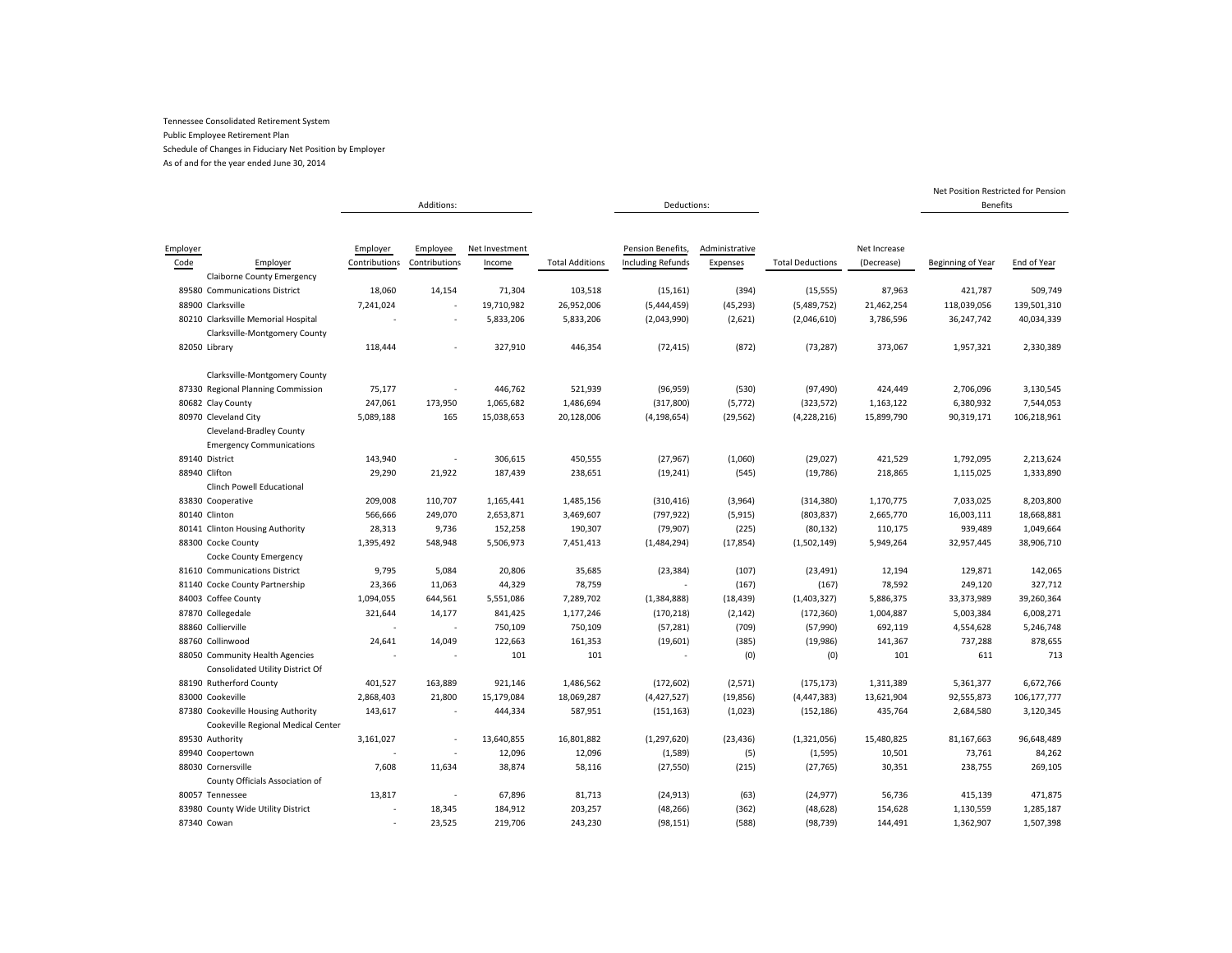As of and for the year ended June 30, 2014

|                                           |               | Additions:    |                |                        | Deductions:              |                |                         |              | <b>Benefits</b>   |             |
|-------------------------------------------|---------------|---------------|----------------|------------------------|--------------------------|----------------|-------------------------|--------------|-------------------|-------------|
|                                           |               |               |                |                        |                          |                |                         |              |                   |             |
|                                           |               |               |                |                        |                          |                |                         |              |                   |             |
| Employer                                  | Employer      | Employee      | Net Investment |                        | Pension Benefits,        | Administrative |                         | Net Increase |                   |             |
| Code<br>Employer                          | Contributions | Contributions | Income         | <b>Total Additions</b> | <b>Including Refunds</b> | Expenses       | <b>Total Deductions</b> | (Decrease)   | Beginning of Year | End of Year |
| 81280 Crab Orchard Utility District       | 83,692        | 40,628        | 190,839        | 315,159                | (16, 465)                | (646)          | (17, 110)               | 298,048      | 1,097,564         | 1,395,612   |
| 83741 Crockett County                     | 352,898       | 269,913       | 2,092,345      | 2,715,156              | (628, 188)               | (6, 843)       | (635,031)               | 2,080,125    | 12,607,989        | 14,688,114  |
| 81590 Cross Anchor Utility District       | 17,033        | 8,119         | 37,443         | 62,594                 | (3, 355)                 | (163)          | (3,519)                 | 59,076       | 215,155           | 274,231     |
| 83670 Crossville                          | 845,936       | 1,581         | 3,001,114      | 3,848,631              | (658, 561)               | (6, 446)       | (665,007)               | 3,183,625    | 18,019,353        | 21,202,977  |
| 88160 Cumberland City                     | 16,338        | 13,113        | 63,354         | 92,806                 | (9,962)                  | (259)          | (10, 221)               | 82,584       | 372,549           | 455,133     |
| 80190 Cumberland County                   | 1,684,239     | 892,867       | 7,596,303      | 10,173,409             | (1,563,296)              | (26, 961)      | (1,590,258)             | 8,583,151    | 45,275,682        | 53,858,833  |
| 89850 Cumberland Utility District         | 90,379        | 34,734        | 328,945        | 454,058                | (32, 642)                | (576)          | (33, 218)               | 420,840      | 1,938,299         | 2,359,139   |
| 86030 Dandridge                           | 194,076       |               | 593,068        | 787,144                | (125, 580)               | (1,505)        | (127, 085)              | 660,059      | 3,549,631         | 4,209,690   |
| 87822 Davidson County Officials           | 37,844        |               | 69,460         | 107,304                | (60, 970)                | (31)           | (61,001)                | 46,303       | 430,576           | 476,879     |
| 87823 Davidson County Officials           |               |               | 123,725        | 123,725                | (33,030)                 | (89)           | (33, 118)               | 90,606       | 762,887           | 853,494     |
| 85040 Dayton                              | 430,230       | 299,971       | 2,928,309      | 3,658,510              | (556, 130)               | (6, 126)       | (562, 256)              | 3,096,253    | 17,587,943        | 20,684,196  |
| 81450 Decatur                             | 31,051        | 33,899        | 71,087         | 136,036                |                          | (634)          | (634)                   | 135,402      | 396,645           | 532,047     |
| 89260 Decatur County                      | 243,078       | 219,385       | 881,095        | 1,343,559              | (156, 643)               | (6, 116)       | (162, 759)              | 1,180,800    | 5,163,052         | 6,343,851   |
| 88320 Decaturville                        | 27,791        |               | 86,400         | 114,191                | (36, 872)                | (302)          | (37, 174)               | 77,016       | 525,870           | 602,887     |
| 89980 Decherd                             | 36,219        | 53,420        | 66,225         | 155,863                | (37, 251)                | (1, 193)       | (38, 444)               | 117,419      | 371,229           | 488,649     |
| 87520 DeKalb County                       | 420,976       | 357,846       | 1,764,332      | 2,543,153              | (413, 560)               | (10, 531)      | (424,091)               | 2,119,063    | 10,428,633        | 12,547,695  |
| DeKalb County Emergency                   |               |               |                |                        |                          |                |                         |              |                   |             |
| 81500 Communications District             | 15,106        | 15,768        | 42,771         | 73,646                 |                          | (316)          | (316)                   | 73,330       | 242,720           | 316,050     |
| 88910 Delta Human Resource Agency         | 144,724       | 66,448        | 478,581        | 689,754                | (46, 717)                | (1, 465)       | (48, 183)               | 641,571      | 2,808,305         | 3,449,876   |
| 81550 Dewhite Utility District            | 26,873        | 10,088        | 35,780         | 72,741                 | (9, 561)                 | (223)          | (9,784)                 | 62,956       | 202,244           | 265,200     |
| 89190 Dickson                             | 1,330,449     | 30,450        | 3,328,632      | 4,689,530              | (1, 196, 332)            | (7, 132)       | (1,203,464)             | 3,486,066    | 20,003,748        | 23,489,814  |
| 89220 Dickson County                      | 1,389,278     | 927,471       | 5,332,125      | 7,648,874              | (808, 159)               | (22, 851)      | (831,009)               | 6,817,865    | 31,441,938        | 38,259,803  |
| 81130 Double Springs Utility District     | 15,178        | 9,558         | 41,530         | 66,266                 | (8,705)                  | (216)          | (8,921)                 | 57,345       | 242,610           | 299,954     |
| Douglas-Cherokee Economic                 |               |               |                |                        |                          |                |                         |              |                   |             |
| 89560 Authority                           | 651,554       | 368,114       | 2,364,014      | 3,383,682              | (848, 438)               | (13,063)       | (861, 500)              | 2,522,182    | 14,178,518        | 16,700,700  |
| 85090 Dover                               | 97,048        |               | 331,541        | 428,589                | (65,073)                 | (760)          | (65, 832)               | 362,757      | 1,984,909         | 2,347,665   |
| 81480 Ducktown                            | 22,069        | 9,873         | 29,818         | 61,761                 | (2,783)                  | (144)          | (2,927)                 | 58,833       | 165,443           | 224,277     |
| 89150 Dunlap                              | 224,294       | 91,103        | 578,616        | 894,012                | (103, 422)               | (1,758)        | (105, 179)              | 788,833      | 3,375,612         | 4,164,445   |
| 88870 Dyer                                | 41,733        | 29,473        | 115,720        | 186,926                | (28, 255)                | (670)          | (28, 925)               | 158,001      | 661,702           | 819,702     |
| Dyer County Judges, Executives,           |               |               |                |                        |                          |                |                         |              |                   |             |
| 87838 and Officials                       |               |               | 359,343        |                        |                          |                |                         |              |                   |             |
|                                           | 55,678        | 39,942        |                | 454,963                | (79, 914)                | (491)          | (80, 405)               | 374,558      | 2,160,009         | 2,534,567   |
|                                           |               |               |                |                        |                          |                |                         |              |                   |             |
| 89620 Dyersburg Suburban Utility District | 21,835        | 8,016         | 72,132         | 101,983                | (47, 550)                | (147)          | (47, 697)               | 54,286       | 444,033           | 498,319     |
| 81120 East Fork Utility District          | 4,634         | 3,010         | 18,980         | 26,624                 |                          | (83)           | (83)                    | 26,542       | 110,711           | 137,253     |
| 81560 East Montgomery Utility             | 20,067        | 17,917        | 64,667         | 102,651                |                          | (359)          | (359)                   | 102,292      | 371,271           | 473,563     |
| 89640 East Ridge                          | 407,430       | 220,711       | 2,257,626      | 2,885,766              | (643, 140)               | (4, 837)       | (647, 977)              | 2,237,789    | 13,665,354        | 15,903,143  |
| 87641 Eastside Utility District           | 137,491       | 64,611        | 779,226        | 981,329                | (74, 815)                | (1, 288)       | (76, 103)               | 905,225      | 4,633,034         | 5,538,259   |
| 87631 Edward Gauche Fisher Public Library | 7,444         | 5,506         | 62,435         | 75,384                 | (5,558)                  | (160)          | (5,718)                 | 69,666       | 373,001           | 442,667     |
| 87550 Elizabethton                        | 1,180,454     | 66,896        | 3,022,920      | 4,270,270              | (1,428,030)              | (8,625)        | (1, 436, 655)           | 2,833,614    | 18,328,447        | 21,162,062  |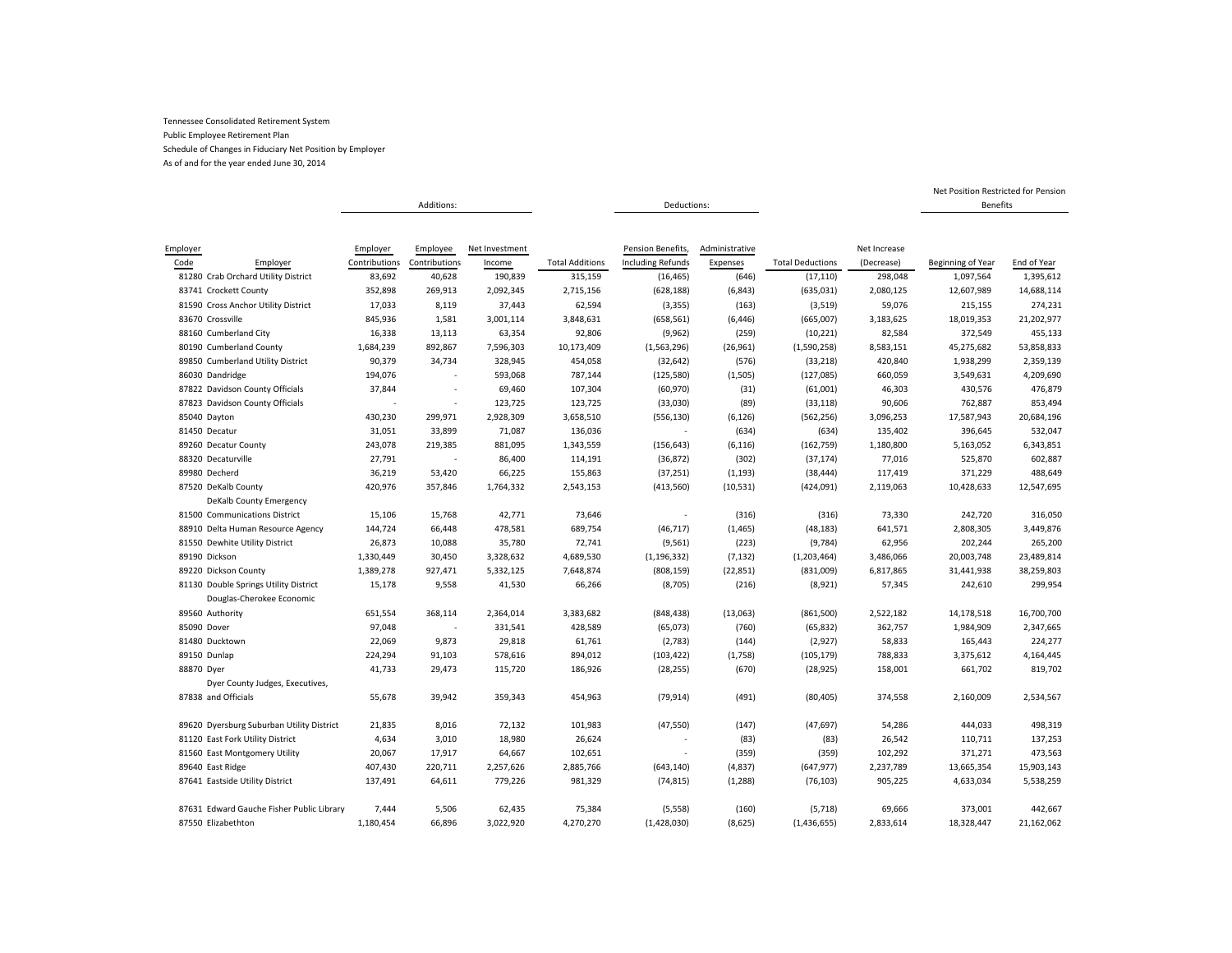As of and for the year ended June 30, 2014

|                       |                                                          |                           | Additions:                |                          |                        | Deductions:                                   |                            |                         |                            | <b>Benefits</b>   |             |
|-----------------------|----------------------------------------------------------|---------------------------|---------------------------|--------------------------|------------------------|-----------------------------------------------|----------------------------|-------------------------|----------------------------|-------------------|-------------|
| Employer<br>Code      | Employer                                                 | Employer<br>Contributions | Employee<br>Contributions | Net Investment<br>Income | <b>Total Additions</b> | Pension Benefits,<br><b>Including Refunds</b> | Administrative<br>Expenses | <b>Total Deductions</b> | Net Increase<br>(Decrease) | Beginning of Year | End of Year |
|                       | 84010 Elizabethton City Board of Education               | 186,419                   | 112,436                   | 1,132,858                | 1,431,713              | (389, 506)                                    | (4, 231)                   | (393, 737)              | 1,037,976                  | 6,872,893         | 7,910,870   |
| 89680 Elkton          |                                                          | 5,152                     |                           | 3,802                    | 8,954                  | (9, 395)                                      | (2)                        | (9, 397)                | (443)                      | 25,055            | 24,612      |
| 83620 Erin            |                                                          | 61,863                    | 29,140                    | 340,324                  | 431,327                | (84, 045)                                     | (764)                      | (84, 809)               | 346,518                    | 2,049,794         | 2,396,313   |
| 87660 Erwin           |                                                          | 249,406                   |                           | 645,736                  | 895,142                | (240, 607)                                    | (1,764)                    | (242, 371)              | 652,771                    | 3,894,096         | 4,546,868   |
| 87680 Estill Springs  |                                                          | 52,946                    |                           | 205,913                  | 258,859                | (63, 872)                                     | (613)                      | (64, 484)               | 194,375                    | 1,247,871         | 1,442,246   |
| 87020 Etowah          |                                                          | 101,905                   | 79,332                    | 588,977                  | 770,214                | (253, 862)                                    | (2,022)                    | (255, 884)              | 514,330                    | 3,586,977         | 4,101,307   |
| 88880 Fairview        |                                                          | 250,211                   |                           | 666,705                  | 916,915                | (131, 702)                                    | (1,892)                    | (133, 594)              | 783,321                    | 3,973,516         | 4,756,837   |
|                       | 89470 Fall Creek Falls Utility District                  | 7,769                     | 5,478                     | 35,487                   | 48,734                 | (6, 753)                                      | (148)                      | (6,900)                 | 41,834                     | 210,887           | 252,721     |
| 81040 Fayette County  | <b>Fayette County Emergency</b>                          | 1,022,512                 | 633,135                   | 6,126,528                | 7,782,175              | (1,760,198)                                   | (17, 761)                  | (1,777,959)             | 6,004,216                  | 37,044,213        | 43,048,429  |
|                       | 89930 Communications District                            | 5,809                     | 3,181                     | 10,940                   | 19,930                 | (2, 230)                                      | (71)                       | (2,301)                 | 17,629                     | 62,647            | 80,277      |
| 80170 Fayetteville    |                                                          | 480,331                   | 243,467                   | 2,478,368                | 3,202,166              | (1,043,255)                                   | (6,306)                    | (1,049,562)             | 2,152,604                  | 15,068,588        | 17,221,192  |
|                       | Fayetteville-Lincoln County                              |                           |                           |                          |                        |                                               |                            |                         |                            |                   |             |
|                       | 88120 Industrial Development Board                       | 8,266                     | 4,406                     | 8,872                    | 21,545                 |                                               | (70)                       | (70)                    | 21,475                     | 47,217            | 68,692      |
|                       | 88360 Fayetteville-Lincoln County Library                | 4,088                     | 1,693                     | 19,801                   | 25,582                 | (14, 282)                                     | (42)                       | (14, 324)               | 11,259                     | 123,716           | 134,975     |
| 83702 Fentress County |                                                          | 275,784                   | 232,400                   | 1,067,335                | 1,575,519              | (238, 800)                                    | (5, 356)                   | (244, 156)              | 1,331,363                  | 6,239,006         | 7,570,370   |
|                       | 83700 Fentress County Board of Education                 | 136,816                   | 106,056                   | 996,848                  | 1,239,720              | (348, 385)                                    | (5,745)                    | (354, 130)              | 885,590                    | 6,069,034         | 6,954,624   |
|                       | 89820 Fentress County ECD<br>First Tennessee Development | 15,606                    | 13,860                    | 50,216                   | 79,682                 |                                               | (352)                      | (352)                   | 79,330                     | 284,650           | 363,981     |
| 88620 District        | First Tennessee Human Resource                           | 266,289                   | ä,                        | 661,877                  | 928,165                | (122, 484)                                    | (1,795)                    | (124, 279)              | 803,886                    | 3,924,926         | 4,728,811   |
| 88490 Agency          |                                                          | 321,997                   |                           | 1,048,390                | 1,370,387              | (217, 485)                                    | (4, 598)                   | (222, 083)              | 1,148,305                  | 6,275,124         | 7,423,429   |
|                       | 88412 First Utility District of Carter County            | 7,177                     | 10,614                    | 64,154                   | 81,945                 | (24, 672)                                     | (260)                      | (24, 932)               | 57,013                     | 390,742           | 447,755     |
|                       | 87270 First Utility District Of Tipton County            | 40,851                    | 24,970                    | 231,859                  | 297,681                | (54,078)                                      | (467)                      | (54, 545)               | 243,136                    | 1,392,974         | 1,636,110   |
|                       | 87754 First Utility of Hawkins County                    | 33,220                    | 51,746                    | 399,357                  | 484,324                | (100, 383)                                    | (871)                      | (101, 254)              | 383,069                    | 2,408,350         | 2,791,419   |
| 83280 Forest Hills    |                                                          | 5,394                     | 2,333                     | 30,152                   | 37,879                 | (8,505)                                       | (50)                       | (8, 555)                | 29,324                     | 182,381           | 211,705     |
|                       | Four Lake Regional Industrial                            |                           |                           |                          |                        |                                               |                            |                         |                            |                   |             |
|                       | 89890 Development Authority                              | 13,796                    | 7,401                     | 34,058                   | 55,255                 | (9, 428)                                      | (114)                      | (9, 542)                | 45,713                     | 199,614           | 245,327     |
| 83761 Franklin County |                                                          | 1,756,198                 |                           | 5,394,798                | 7,150,997              | (1,326,831)                                   | (19, 389)                  | (1,346,220)             | 5,804,777                  | 32,345,559        | 38,150,336  |
|                       | 83710 Franklin Special City School District              | 622,226                   | 360,086                   | 2,860,795                | 3,843,107              | (693, 788)                                    | (9,983)                    | (703, 770)              | 3,139,337                  | 17,181,490        | 20,320,827  |
| 87241 Friendship      |                                                          | 16,116                    | 6,118                     | 80,768                   | 103,002                | (26, 690)                                     | (168)                      | (26, 858)               | 76,144                     | 489,519           | 565,663     |
| 88480 Friendsville    |                                                          | 2,086                     | 10,027                    | 44,068                   | 56,181                 | (10, 883)                                     | (216)                      | (11,099)                | 45,082                     | 265,447           | 310,529     |
| 89750 Gainesboro      |                                                          | 20,410                    | 22,006                    | 111,314                  | 153,730                | (30, 400)                                     | (577)                      | (30, 977)               | 122,752                    | 666,567           | 789,320     |
| 87430 Gatlinburg      |                                                          | 1,705,792                 | 196,239                   | 7,166,034                | 9,068,065              | (1, 295, 573)                                 | (11, 546)                  | (1,307,119)             | 7,760,946                  | 43,117,160        | 50,878,105  |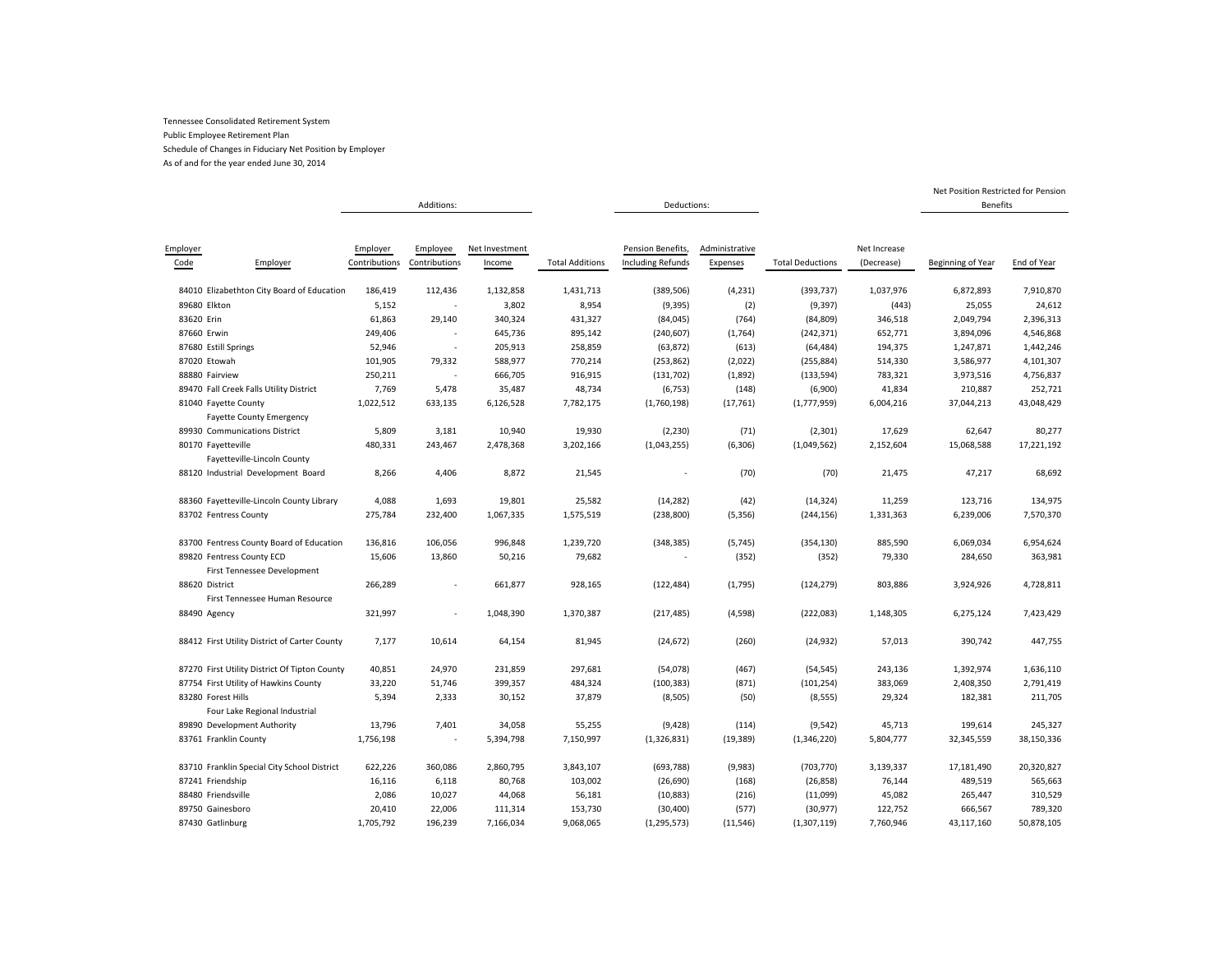As of and for the year ended June 30, 2014

|                                                                          |               | Additions:    |                |                        | Deductions:              |                |                         |              | Benefits          |             |
|--------------------------------------------------------------------------|---------------|---------------|----------------|------------------------|--------------------------|----------------|-------------------------|--------------|-------------------|-------------|
|                                                                          |               |               |                |                        |                          |                |                         |              |                   |             |
|                                                                          |               |               |                |                        |                          |                |                         |              |                   |             |
| Employer                                                                 | Employer      | Employee      | Net Investment |                        | Pension Benefits,        | Administrative |                         | Net Increase |                   |             |
| Code<br>Employer                                                         | Contributions | Contributions | Income         | <b>Total Additions</b> | <b>Including Refunds</b> | Expenses       | <b>Total Deductions</b> | (Decrease)   | Beginning of Year | End of Year |
| 80690 Gibson County                                                      | 481,899       | 408,490       | 3,437,698      | 4,328,088              | (1,045,803)              | (8,836)        | (1,054,639)             | 3,273,449    | 20,740,836        | 24,014,285  |
| 80340 Gibson County Board of Education<br><b>Gibson County Emergency</b> | 98,988        |               | 70,164         | 169,152                | (78, 924)                | (32)           | (78, 955)               | 90,196       | 414,632           | 504,828     |
| 88409 Communications District                                            | 34,354        |               | 137,446        | 171,801                | (5,789)                  | (358)          | (6, 147)                | 165,654      | 814,994           | 980,648     |
| 87740 Gibson County School District                                      | 220,630       | 145,152       | 971,411        | 1,337,193              | (257, 283)               | (5, 571)       | (262, 854)              | 1,074,340    | 5,828,441         | 6,902,780   |
| 83590 Giles County                                                       | 908,191       | 548,876       | 5,355,069      | 6,812,137              | (1,593,055)              | (16, 188)      | (1,609,242)             | 5,202,895    | 32,362,290        | 37,565,184  |
| 88730 Gladeville Utility District                                        | 111,215       | 66,596        | 531,846        | 709,657                | (143, 457)               | (957)          | (144, 414)              | 565,244      | 3,191,486         | 3,756,729   |
| 87120 Gleason                                                            |               | 15,076        | 154,898        | 169,973                | (54, 261)                | (414)          | (54, 675)               | 115,298      | 954,167           | 1,069,465   |
| 88510 Glen Hills Utility District                                        | 55,857        | $\sim$        | 181,349        | 237,206                | (9, 564)                 | (510)          | (10,074)                | 227,132      | 1,071,037         | 1,298,169   |
| 83140 Goodlettsville                                                     | 795,723       | 20,214        | 3,336,100      | 4,152,037              | (972, 500)               | (5,530)        | (978,030)               | 3,174,007    | 20,219,737        | 23,393,744  |
| 89320 Gordonsville                                                       | 31,700        | 21,021        | 86,589         | 139,310                | (14, 820)                | (467)          | (15, 287)               | 124,023      | 503,600           | 627,624     |
| 80932 Gorham Macbane Public Library                                      | 12,368        | 6,165         | 49,710         | 68,243                 | (19, 841)                | (171)          | (20, 012)               | 48,232       | 300,743           | 348,975     |
| Governors Books From Birth                                               |               |               |                |                        |                          |                |                         |              |                   |             |
| 81320 Foundation                                                         | 33,161        |               | 36,121         | 69,282                 | (6, 632)                 | (148)          | (6,780)                 | 62,503       | 204,696           | 267,199     |
| 87231 Grainger County                                                    | 741,468       | 371,474       | 2,921,738      | 4,034,680              | (803, 478)               | (11, 205)      | (814, 684)              | 3,219,997    | 17,472,409        | 20,692,406  |
| <b>Grainger County Emergency</b>                                         |               |               |                |                        |                          |                |                         |              |                   |             |
| 81250 Communications District                                            | 7,737         | 11,537        | 35,800         | 55,074                 | (17, 825)                | (264)          | (18,089)                | 36,985       | 215,823           | 252,808     |
| 89310 Greater Dickson Gas Authority                                      | 383,528       | 182,286       | 941,613        | 1,507,427              | (23, 657)                | (2,499)        | (26, 156)               | 1,481,271    | 5,412,015         | 6,893,286   |
|                                                                          |               |               |                |                        |                          |                |                         |              |                   |             |
| 80350 Greater Nashville Regional Council                                 | 269,890       |               | 1,324,906      | 1,594,796              | (231, 417)               | (2,657)        | (234, 074)              | 1,360,722    | 7,972,209         | 9,332,931   |
| 88740 Greenbrier                                                         | 128,341       |               | 376,872        | 505,213                | (27, 251)                | (1, 306)       | (28, 557)               | 476,656      | 2,192,953         | 2,669,609   |
| 88220 Greene County                                                      | 1,889,805     | 916,083       | 8,810,782      | 11,616,671             | (2,414,624)              | (28, 949)      | (2,443,573)             | 9,173,098    | 52,951,290        | 62,124,388  |
| <b>Greene County Emergency</b>                                           |               |               |                |                        |                          |                |                         |              |                   |             |
| 88560 Communications District                                            | 36,910        | 18,774        | 136,953        | 192,637                | (32, 175)                | (391)          | (32, 566)               | 160,072      | 814,564           | 974,636     |
| 80040 Greeneville                                                        | 1,907,731     | 156           | 9,101,203      | 11,009,090             | (3,307,674)              | (15, 576)      | (3,323,250)             | 7,685,840    | 55,633,042        | 63,318,882  |
| 80042 Greeneville Light And Power                                        | 741,815       |               | 2,448,702      | 3,190,517              | (857, 278)               | (3,754)        | (861,032)               | 2,329,485    | 14,830,585        | 17,160,071  |
| 89710 Greenfield                                                         | 70,838        | 28,702        | 208,107        | 307,647                | (10, 042)                | (621)          | (10, 663)               | 296,984      | 1,210,896         | 1,507,880   |
| 80661 Grundy County                                                      | 380,039       | 181,333       | 2,327,597      | 2,888,968              | (690, 937)               | (7,074)        | (698, 011)              | 2,190,957    | 14,106,156        | 16,297,113  |
| 86070 Hamblen County                                                     | 1,550,676     | 834,365       | 7,971,539      | 10,356,580             | (2,671,318)              | (24, 175)      | (2,695,492)             | 7,661,088    | 48,193,345        | 55,854,434  |
| Hamblen County Emergency                                                 |               |               |                |                        |                          |                |                         |              |                   |             |
| 88540 Communications District                                            | 37,641        | 29,089        | 226,117        | 292,847                | (20, 911)                | (563)          | (21, 474)               | 271,374      | 1,341,349         | 1,612,722   |
| 87300 Hamilton County                                                    | 14,573,540    | 65,443        | 61,448,985     | 76,087,968             | (17,833,455)             | (120, 676)     | (17, 954, 131)          | 58,133,837   | 372,520,300       | 430,654,137 |
| <b>Hamilton County Emergency</b>                                         |               |               |                |                        |                          |                |                         |              |                   |             |
| 88520 Communications District                                            | 429,796       |               | 709,149        | 1,138,945              | (30, 343)                | (5, 221)       | (35, 564)               | 1,103,381    | 4,071,489         | 5,174,870   |
| 87640 Hampton Utility District                                           | 2,988         | 8,538         | 88,093         | 99,619                 | (17, 240)                | (204)          | (17, 444)               | 82,175       | 534,347           | 616,522     |
| 87818 Hancock County Officials                                           | 47,079        | 32,375        | 291,888        | 371,342                | (102, 749)               | (494)          | (103, 242)              | 268,100      | 1,772,612         | 2,040,712   |
| 83050 Hardeman County                                                    | 767,506       |               | 4,154,524      | 4,922,030              | (948, 864)               | (13, 867)      | (962, 731)              | 3,959,299    | 25,079,724        | 29,039,023  |
| Hardeman County Emergency                                                |               |               |                |                        |                          |                |                         |              |                   |             |
| 87216 Communications District                                            | 11,788        | 3,880         | 32,529         | 48,197                 | (11,061)                 | (81)           | (11, 142)               | 37,055       | 194,050           | 231,105     |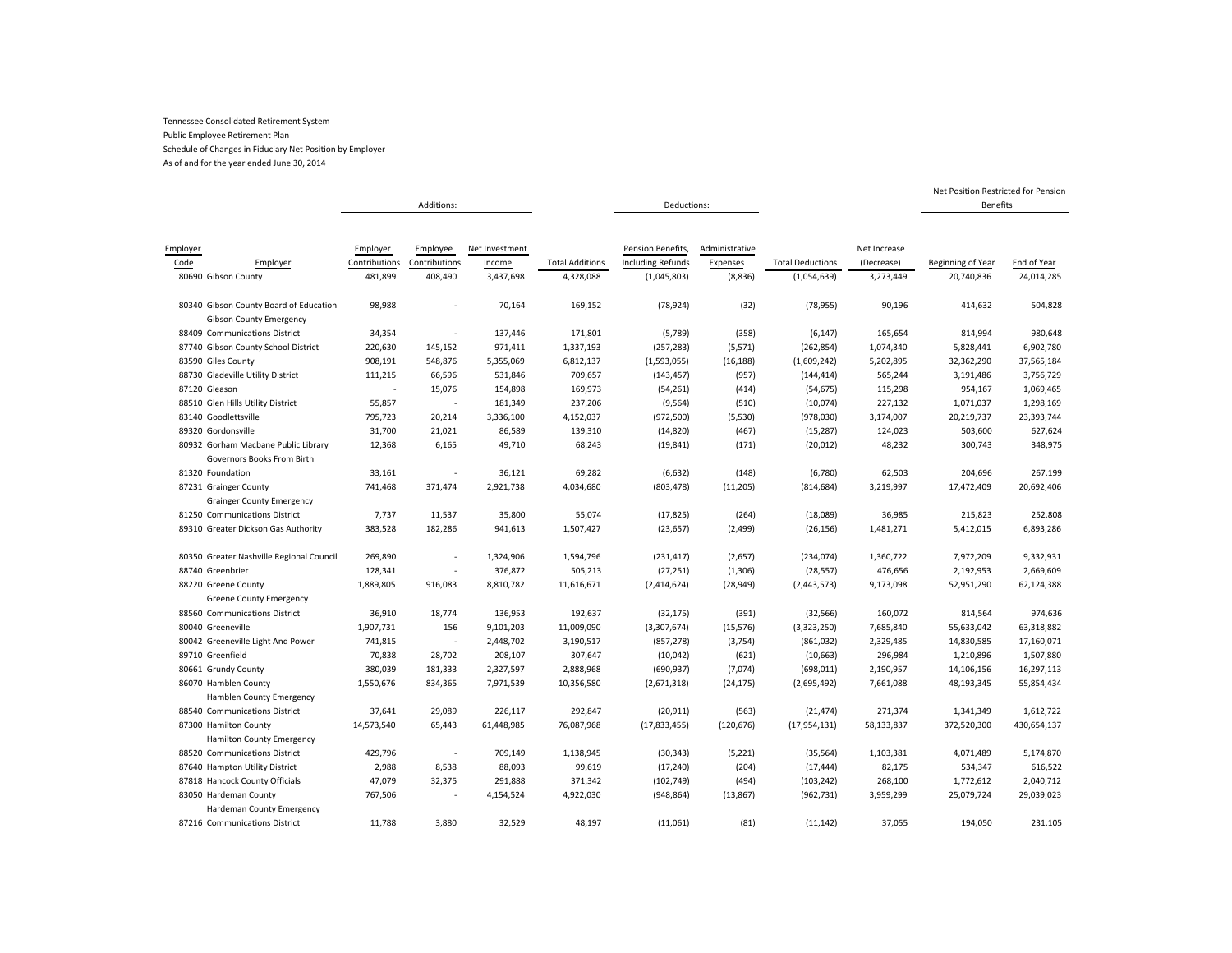As of and for the year ended June 30, 2014

|                                          |               | Additions:               |                |                        | Deductions:              |                |                         |              | <b>Benefits</b>   |             |
|------------------------------------------|---------------|--------------------------|----------------|------------------------|--------------------------|----------------|-------------------------|--------------|-------------------|-------------|
|                                          |               |                          |                |                        |                          |                |                         |              |                   |             |
|                                          |               |                          |                |                        |                          |                |                         |              |                   |             |
| Employer                                 | Employer      | Employee                 | Net Investment |                        | Pension Benefits,        | Administrative |                         | Net Increase |                   |             |
| Code<br>Employer                         | Contributions | Contributions            | Income         | <b>Total Additions</b> | <b>Including Refunds</b> | Expenses       | <b>Total Deductions</b> | (Decrease)   | Beginning of Year | End of Year |
| 87758 Hardeman-Fayette Utility District  | 51,353        | $\sim$                   | 231,198        | 282,551                | (7,866)                  | (359)          | (8, 225)                | 274,326      | 1,373,058         | 1,647,384   |
| 88800 Hardin County                      | 782,221       | 393,205                  | 3,385,110      | 4,560,536              | (904, 547)               | (12, 425)      | (916, 971)              | 3,643,565    | 20,269,401        | 23,912,966  |
| <b>Hardin County Emergency</b>           |               |                          |                |                        |                          |                |                         |              |                   |             |
| 81640 Communications District            | 14,450        | 15,497                   | 64,401         | 94,348                 | (3,906)                  | (407)          | (4, 313)                | 90,036       | 375,935           | 465,971     |
| 83860 Hardin County General Hospital     | 289,317       | 140,024                  | 4,259,689      | 4,689,030              | (1,636,901)              | (4, 459)       | (1,641,360)             | 3,047,670    | 26,302,548        | 29,350,218  |
| 88500 Harriman                           | 437,805       | 93,709                   | 4,247,186      | 4,778,700              | (2,092,212)              | (3,646)        | (2,095,858)             | 2,682,842    | 26,376,636        | 29,059,478  |
| 88590 Hartsville Housing Authority       | 12,763        | 4,842                    | 39,804         | 57,409                 | (8, 716)                 | (117)          | (8, 833)                | 48,576       | 235,718           | 284,294     |
| 80431 Hartsville-Trousdale County        | 339,027       | 222,366                  | 1,701,552      | 2,262,944              | (442, 202)               | (5,638)        | (447, 840)              | 1,815,104    | 10,192,933        | 12,008,038  |
| 80500 Hartsville-Trousdale County        | 153,731       | 10,663                   | 777,496        | 941,891                | (239, 305)               | (958)          | (240, 263)              | 701,628      | 4,722,591         | 5,424,219   |
| 87350 Hawkins County                     | 1,403,716     | 766,561                  | 7,260,957      | 9,431,234              | (2,552,469)              | (28, 022)      | (2,580,491)             | 6,850,743    | 43,986,594        | 50,837,337  |
| <b>Hawkins County Emergency</b>          |               |                          |                |                        |                          |                |                         |              |                   |             |
| 87359 Communications District            | 17,338        | 20,689                   | 92,186         | 130,213                | (8, 450)                 | (428)          | (8, 878)                | 121,335      | 536,991           | 658,326     |
| 83290 Haywood County                     | 1,106,526     | 365                      | 4,990,442      | 6,097,334              | (1,098,340)              | (14, 541)      | (1, 112, 881)           | 4,984,452    | 30,139,000        | 35,123,452  |
| 80770 Henderson                          | 276,877       | 104,878                  | 1,111,554      | 1,493,308              | (428, 969)               | (2,328)        | (431, 297)              | 1,062,010    | 6,729,844         | 7,791,855   |
| 89810 Henderson County                   | 614,892       | 349,768                  | 1,564,167      | 2,528,827              | (340, 827)               | (10, 654)      | (351, 482)              | 2,177,345    | 9,089,060         | 11,266,405  |
| Henderson County Judges, Officials,      |               |                          |                |                        |                          |                |                         |              |                   |             |
| 87811 and Executives                     | 45,045        | 40,654                   | 289,854        | 375,553                | (72, 479)                | (493)          | (72, 972)               | 302,581      | 1,742,082         | 2,044,663   |
| 87210 Hendersonville                     | 2,400,176     | 1,137                    | 7,107,505      | 9,508,818              | (1, 230, 315)            | (12, 861)      | (1, 243, 176)           | 8,265,642    | 42,398,368        | 50,664,010  |
| 87010 Hendersonville Utility District    | 323,536       |                          | 1,095,125      | 1,418,660              | (352, 661)               | (2,081)        | (354, 742)              | 1,063,918    | 6,621,575         | 7,685,493   |
| 80290 Henry County                       | 2,410,801     | 1,585,932                | 13,408,310     | 17,405,043             | (3, 433, 718)            | (35, 043)      | (3,468,760)             | 13,936,282   | 80,616,158        | 94,552,440  |
| 87540 Hickman County                     | 1,103,787     | 300                      | 3,586,525      | 4,690,612              | (917, 225)               | (12, 757)      | (929, 982)              | 3,760,630    | 21,441,537        | 25,202,166  |
| 87900 Hixson Utility District            | 288,506       | $\overline{\phantom{a}}$ | 688,268        | 976,774                | (178, 572)               | (1, 100)       | (179, 672)              | 797,102      | 4,097,326         | 4,894,428   |
| 80450 Hohenwald                          | 165,009       | 90,374                   | 877,830        | 1,133,212              | (272, 234)               | (2, 166)       | (274, 400)              | 858,812      | 5,286,714         | 6,145,527   |
| 85020 Hohenwald Housing Authority        | 28,371        | 278                      | 143,438        | 172,087                | (26, 429)                | (295)          | (26, 725)               | 145,362      | 869,794           | 1,015,156   |
| Hollow Rock-Bruceton Special             |               |                          |                |                        |                          |                |                         |              |                   |             |
| 88570 School District                    | 32,353        | 18,534                   | 124,304        | 175,190                | (27, 129)                | (781)          | (27, 910)               | 147,281      | 728,082           | 875,363     |
| 80870 Humboldt                           | 427,231       | 318,886                  | 3,246,986      | 3,993,103              | (1,095,782)              | (8,020)        | (1, 103, 802)           | 2,889,301    | 19,707,099        | 22,596,400  |
| 80181 Humphreys County                   | 562,771       | 344,847                  | 3,121,198      | 4,028,816              | (832,093)                | (10, 303)      | (842, 396)              | 3,186,420    | 18,798,608        | 21,985,028  |
| Humphreys County Emergency               |               |                          |                |                        |                          |                |                         |              |                   |             |
| 81210 Communications District            | 13,572        | 15,778                   | 49,734         | 79,084                 | (16, 401)                | (367)          | (16, 768)               | 62,316       | 293,711           | 356,026     |
| 80670 Humphreys County Nursing Home      |               |                          | 46,514         | 46,514                 | (5, 267)                 | (21)           | (5, 288)                | 41,226       | 283,227           | 324,453     |
| 81890 Huntingdon                         | 22,113        | 24,354                   | 5,706          | 52,173                 |                          | (819)          | (819)                   | 51,354       | 11,613            | 62,967      |
| 83210 Huntingdon Special School District | 65,915        | 29,908                   | 333,206        | 429,029                | (96,048)                 | (1, 224)       | (97, 272)               | 331,757      | 2,025,125         | 2,356,881   |
| 89920 Huntland                           | 26,154        | 12,131                   | 55,204         | 93,489                 | (33, 462)                | (321)          | (33, 784)               | 59,705       | 329,815           | 389,520     |
| 89010 Jacksboro                          | 48,191        | 29,242                   | 212,068        | 289,501                | (29,058)                 | (739)          | (29, 796)               | 259,705      | 1,248,463         | 1,508,168   |
| 83640 Jackson                            | 6,552,755     |                          | 21,401,369     | 27,954,124             | (7,209,401)              | (33, 630)      | (7, 243, 031)           | 20,711,093   | 129,529,496       | 150,240,589 |
| 80591 Jackson County                     | 291,604       | 204,780                  | 1,272,731      | 1,769,115              | (357, 248)               | (6, 336)       | (363, 585)              | 1,405,530    | 7,634,044         | 9,039,574   |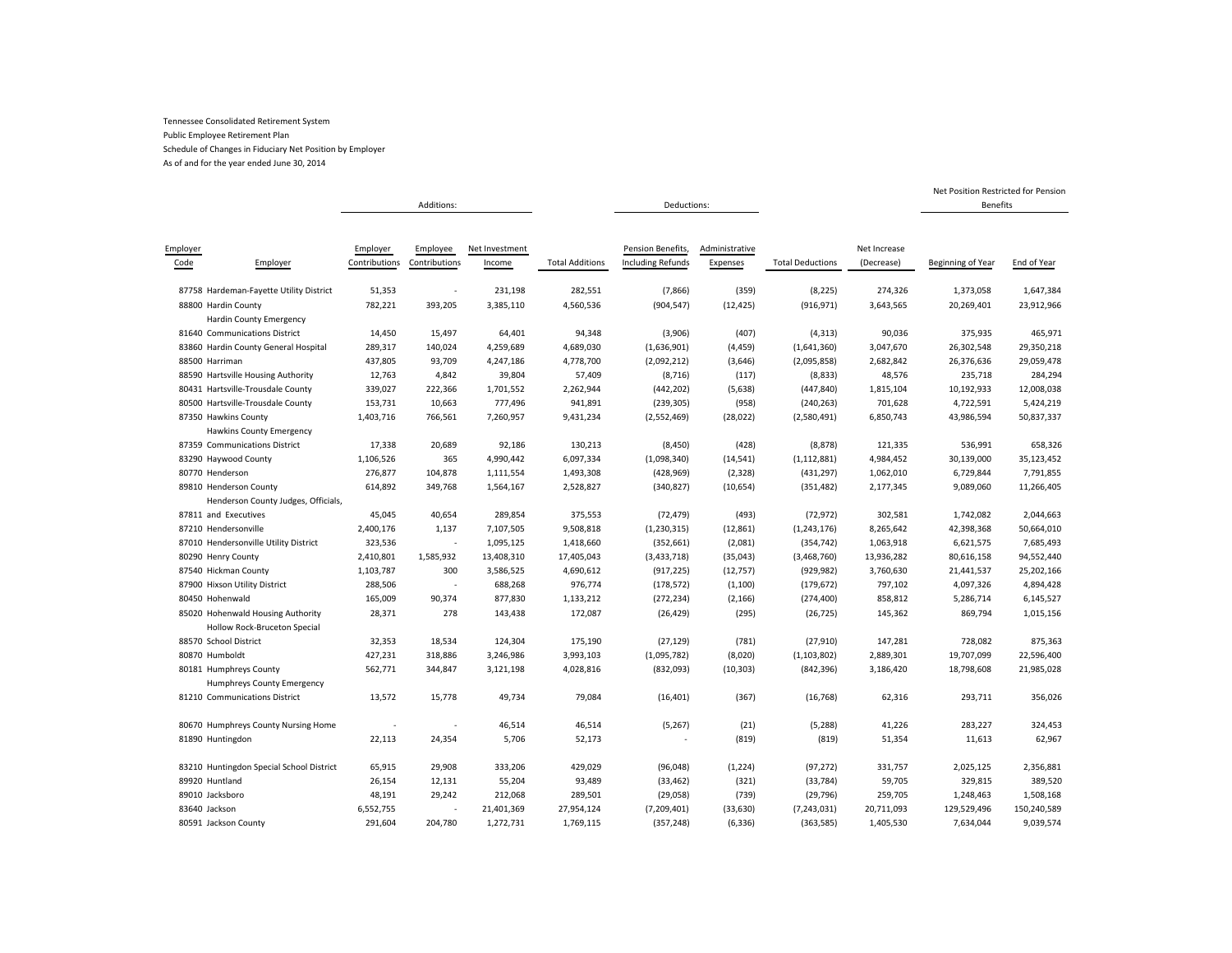As of and for the year ended June 30, 2014

|                                           |               | Additions:    |                |                        | Deductions:              |                |                         |              | <b>Benefits</b>   |             |
|-------------------------------------------|---------------|---------------|----------------|------------------------|--------------------------|----------------|-------------------------|--------------|-------------------|-------------|
|                                           |               |               |                |                        |                          |                |                         |              |                   |             |
|                                           |               |               |                |                        |                          |                |                         |              |                   |             |
| Employer                                  | Employer      | Employee      | Net Investment |                        | Pension Benefits,        | Administrative |                         | Net Increase |                   |             |
| Code<br>Employer                          | Contributions | Contributions | Income         | <b>Total Additions</b> | <b>Including Refunds</b> | Expenses       | <b>Total Deductions</b> | (Decrease)   | Beginning of Year | End of Year |
| 89350 Jackson County Utility District     | 30,921        | 9,485         | 58,350         | 98,756                 | (14, 927)                | (224)          | (15, 151)               | 83,606       | 339,347           | 422,953     |
| 87600 Jackson-Madison County Library      | 121,608       |               | 203,125        | 324,733                | (178, 937)               | (91)           | (179, 028)              | 145,705      | 1,253,996         | 1,399,701   |
| 89200 Jamestown                           | 98,322        | 64,686        | 359,005        | 522,012                | (135, 025)               | (1,659)        | (136, 684)              | 385,329      | 2,153,039         | 2,538,368   |
| 83170 Jefferson City                      | 605,174       |               | 1,936,097      | 2,541,271              | (370, 127)               | (4, 199)       | (374, 326)              | 2,166,946    | 11,564,494        | 13,731,440  |
| 83610 Jefferson County                    | 3,039,363     |               | 9,346,723      | 12,386,086             | (2,398,853)              | (28, 821)      | (2,427,673)             | 9,958,413    | 56,099,575        | 66,057,987  |
| Jefferson County Emergency                |               |               |                |                        |                          |                |                         |              |                   |             |
| 81150 Communications District             | 28,583        | 25,254        | 81,746         | 135,584                | (19, 615)                | (601)          | (20, 216)               | 115,368      | 473,832           | 589,200     |
| 80020 Johnson City                        | 6,600,728     | 905           | 26,993,796     | 33,595,429             | (8, 189, 883)            | (40, 161)      | (8, 230, 044)           | 25,365,384   | 163,631,365       | 188,996,750 |
| 80022 Johnson City Power Board            | 1,574,379     | 567,549       | 6,171,383      | 8,313,311              | (2, 152, 107)            | (8, 578)       | (2, 160, 684)           | 6,152,627    | 37,249,258        | 43,401,885  |
| 88210 Johnson County                      | 668,604       | 286,133       | 2,783,445      | 3,738,182              | (893, 289)               | (10, 300)      | (903, 588)              | 2,834,594    | 16,739,734        | 19,574,328  |
| Johnson County Emergency                  |               |               |                |                        |                          |                |                         |              |                   |             |
| 89800 Communications District             | 14,003        | 10,822        | 30,498         | 55,322                 | (9, 917)                 | (335)          | (10, 252)               | 45,070       | 174,839           | 219,909     |
| 80110 Jonesborough                        | 332,939       | 200,084       | 1,359,477      | 1,892,500              | (321, 254)               | (4, 518)       | (325, 772)              | 1,566,728    | 8,092,609         | 9,659,337   |
| 89080 Kenton                              | 12,713        | 11,094        | 56,284         | 80,091                 | (28, 965)                | (311)          | (29, 276)               | 50,815       | 345,459           | 396,274     |
| 81170 Kimball                             | 45,790        | 33,521        | 138,616        | 217,928                | (14, 567)                | (541)          | (15, 108)               | 202,820      | 804,053           | 1,006,873   |
| 80010 Kingsport                           | 6,099,494     | 149,333       | 24,199,909     | 30,448,735             | (8,744,114)              | (42, 145)      | (8,786,258)             | 21,662,477   | 147,261,088       | 168,923,565 |
| 81270 Kingston                            | 174,516       | 128,510       | 566,248        | 869,275                | (116, 127)               | (2,302)        | (118, 430)              | 750,846      | 3,311,184         | 4,062,030   |
| 83356 Kingston Springs                    | 42,693        | 29,443        | 170,607        | 242,743                | (4, 157)                 | (571)          | (4, 728)                | 238,015      | 998,250           | 1,236,265   |
| 89270 Kinser Park                         |               |               | 7,128          | 7,128                  | (3,064)                  | (3)            | (3,068)                 | 4,060        | 44,531            | 48,592      |
|                                           |               |               |                |                        |                          |                |                         |              |                   |             |
| 87730 Knox County Executive And Officials | 90,961        | 42,505        | 256,276        | 389,741                | (78, 871)                | (313)          | (79, 184)               | 310,557      | 1,518,756         | 1,829,313   |
| 89380 Knoxville City Judges and Attorneys |               |               | 10,011         | 10,011                 | (1, 517)                 | (4)            | (1,521)                 | 8,490        | 61,150            | 69,640      |
| 80740 Lafayette                           | 157,414       | 142,327       | 1,262,183      | 1,561,924              | (312, 972)               | (2,810)        | (315, 782)              | 1,246,142    | 7,658,111         | 8,904,253   |
| 87280 Lafollette                          | 242,516       | 121,017       | 1,667,229      | 2,030,762              | (699, 454)               | (3, 360)       | (702, 814)              | 1,327,948    | 10,231,859        | 11,559,807  |
| 83728 Lake City                           | 39,857        | 42,311        | 281,468        | 363,636                | (100, 872)               | (1,062)        | (101, 933)              | 261,703      | 1,718,338         | 1,980,041   |
| 83790 Lake County                         | 167,023       | 147,505       | 1,039,693      | 1,354,220              | (245, 220)               | (4, 721)       | (249, 941)              | 1,104,280    | 6,215,537         | 7,319,817   |
| 85030 Lake County Utility District        | 86,779        | 27,778        | 462,630        | 577,187                | (90, 732)                | (603)          | (91, 335)               | 485,852      | 2,779,046         | 3,264,899   |
| 81180 Lakeland                            | 94,211        | 54,773        | 216,838        | 365,822                | (36,900)                 | (862)          | (37, 762)               | 328,060      | 1,244,152         | 1,572,212   |
| 88130 Lakeview Utility District           | 28,181        | 13,318        | 44,329         | 85,828                 | (6, 715)                 | (260)          | (6, 975)                | 78,853       | 250,135           | 328,988     |
| 80910 Lakewood                            |               |               | 51,616         | 51,616                 | (9,057)                  | (23)           | (9,080)                 | 42,537       | 315,899           | 358,435     |
| 83900 Lauderdale County                   | 831,271       | 489,533       | 4,496,364      | 5,817,168              | (1,438,824)              | (13, 848)      | (1,452,672)             | 4,364,495    | 27,162,342        | 31,526,838  |
| 83901 Lauderdale County Commissioners     | 2,091         |               | 43,672         | 45,763                 | (20, 856)                | (448)          | (21, 304)               | 24,458       | 273,831           | 298,290     |
| Lauderdale County Emergency               |               |               |                |                        |                          |                |                         |              |                   |             |
| 89550 Communications District             | 930           | 3,006         | 24,488         | 28,424                 | (959)                    | (77)           | (1,036)                 | 27,389       | 145,788           | 173,177     |
| 87510 Lawrence County                     | 1,393,943     | 676,878       | 5,879,063      | 7,949,883              | (1,905,706)              | (22, 110)      | (1,927,817)             | 6,022,067    | 35,375,249        | 41,397,315  |
| Lawrence County Emergency                 |               |               |                |                        |                          |                |                         |              |                   |             |
| 89030 Communications District             | 50,890        | 29,382        | 176,427        | 256,700                | (12,076)                 | (591)          | (12, 667)               | 244,033      | 1,009,611         | 1,253,644   |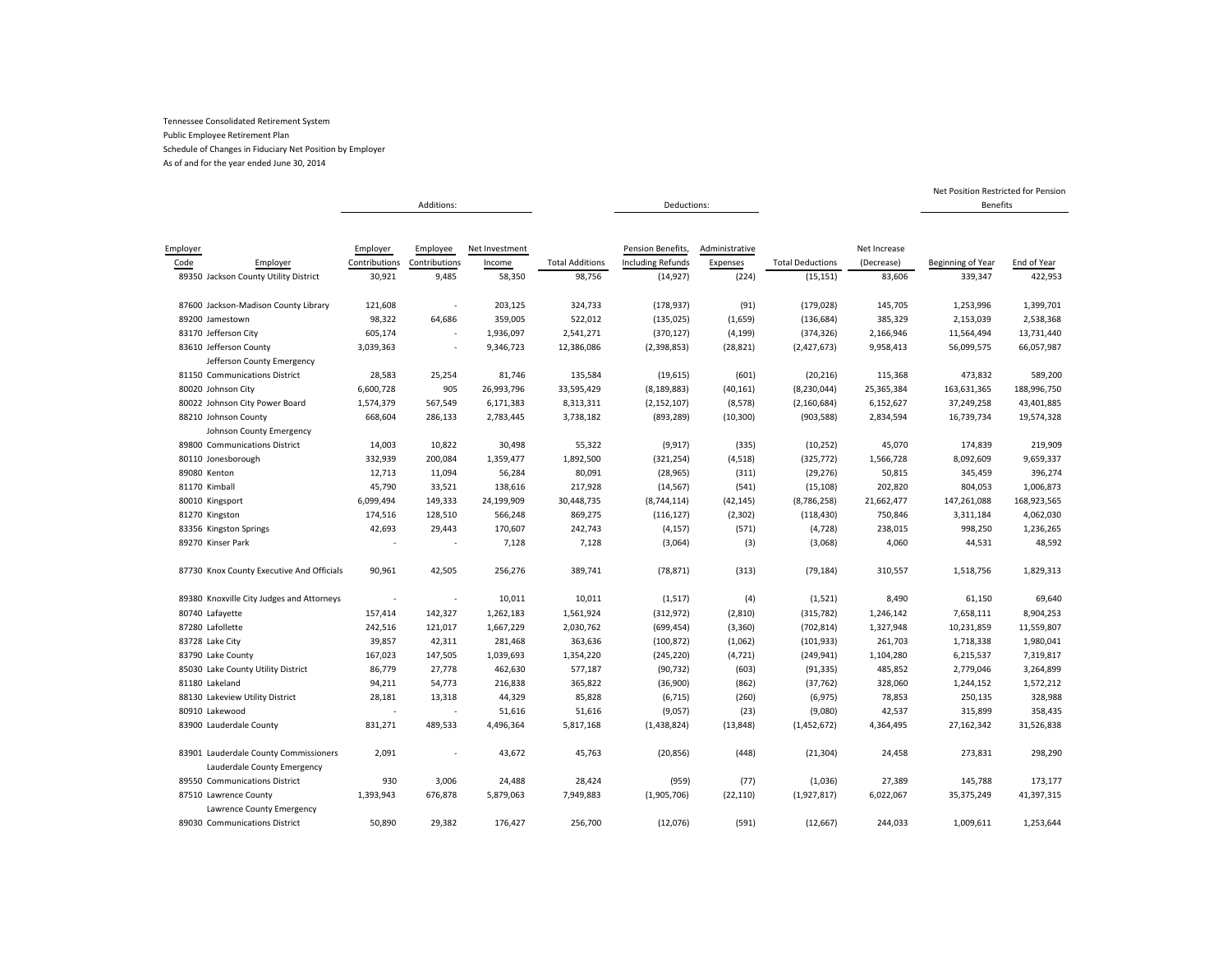As of and for the year ended June 30, 2014

|                                                     |               | Additions:    |                |                        | Deductions:       |                |                         |              | <b>Benefits</b>   |             |
|-----------------------------------------------------|---------------|---------------|----------------|------------------------|-------------------|----------------|-------------------------|--------------|-------------------|-------------|
|                                                     |               |               |                |                        |                   |                |                         |              |                   |             |
| Employer                                            | Employer      | Employee      | Net Investment |                        | Pension Benefits, | Administrative |                         | Net Increase |                   |             |
| Code<br>Employer                                    | Contributions | Contributions | Income         | <b>Total Additions</b> | Including Refunds | Expenses       | <b>Total Deductions</b> | (Decrease)   | Beginning of Year | End of Year |
| 88660 Lawrence County Public Library                |               | 6,140         | 106,020        | 112,160                | (17, 343)         | (212)          | (17, 555)               | 94,605       | 645,238           | 739,843     |
| 89160 Lawrenceburg                                  | 609,090       | 211,783       | 1,939,159      | 2,760,031              | (1, 147, 894)     | (4, 875)       | (1, 152, 769)           | 1,607,262    | 11,867,645        | 13,474,907  |
| 89290 Lawrenceburg Housing Authority                | 46,940        | 24,758        | 274,165        | 345,863                | (55, 298)         | (453)          | (55, 751)               | 290,112      | 1,645,659         | 1,935,771   |
| 83120 Lebanon                                       | 1,828,142     |               | 6,887,411      | 8,715,553              | (1,717,975)       | (13, 375)      | (1,731,350)             | 6,984,203    | 41,507,025        | 48,491,228  |
| 80250 Lebanon Special School District               | 398,453       | 219,177       | 1,559,218      | 2,176,847              | (300, 744)        | (6, 942)       | (307, 686)              | 1,869,161    | 9,230,639         | 11,099,800  |
| 88216 Lenoir City Schools                           | 197,063       | 135,159       | 1,043,400      | 1,375,622              | (214, 510)        | (4, 150)       | (218, 661)              | 1,156,962    | 6,235,081         | 7,392,043   |
| 80551 Lewis County                                  | 72,054        | 75,846        | 151,684        | 299,584                | (29, 556)         | (1,993)        | (31, 549)               | 268,035      | 845,614           | 1,113,649   |
| 83240 Lewis County Board of Education               | 184,607       | 85,768        | 776,785        | 1,047,160              | (200, 296)        | (3, 236)       | (203, 532)              | 843,628      | 4,652,658         | 5,496,286   |
| 80550 Lewis County Highway Department               | 40,997        | 26,113        | 296,890        | 364,001                | (128, 013)        | (742)          | (128, 754)              | 235,246      | 1,821,712         | 2,056,958   |
| 87806 Lewis County Officials                        | 56,871        | 32,647        | 313,258        | 402,776                | (99, 073)         | (486)          | (99, 558)               | 303,218      | 1,897,789         | 2,201,007   |
| 86060 Lincoln County                                | 1,145,798     | 937,568       | 7,103,007      | 9,186,373              | (1,849,190)       | (23, 285)      | (1,872,475)             | 7,313,898    | 42,703,886        | 50,017,784  |
| Lincoln County Board of Public                      |               |               |                |                        |                   |                |                         |              |                   |             |
| 89730 Utilities                                     | 89,791        | 52,509        | 353,247        | 495,547                | (136, 129)        | (1,066)        | (137, 195)              | 358,352      | 2,128,288         | 2,486,641   |
| 87394 Linden                                        | 65,445        | 23,701        | 240,633        | 329,780                | (133, 745)        | (618)          | (134, 363)              | 195,417      | 1,476,793         | 1,672,210   |
| 80570 Linebaugh Public Library                      | 84,391        | 46,625        | 427,469        | 558,485                | (75, 297)         | (1, 198)       | (76, 495)               | 481,990      | 2,549,407         | 3,031,398   |
| Little Tennessee Valley Educational                 |               |               |                |                        |                   |                |                         |              |                   |             |
| 84020 Cooperative                                   | 2,826         | 2,691         | 17,515         | 23,033                 | (4, 322)          | (74)           | (4,396)                 | 18,637       | 105,093           | 123,730     |
| 88850 Livingston                                    | 204,836       | 122,217       | 1,013,459      | 1,340,511              | (192, 480)        | (2,992)        | (195, 472)              | 1,145,040    | 6,043,342         | 7,188,381   |
| 88311 Lobelville                                    | 55,127        | 4,253         | 154,923        | 214,302                | (60, 275)         | (489)          | (60, 764)               | 153,538      | 939,000           | 1,092,538   |
| 88040 Lookout Mountain                              | 104,569       | 68,978        | 629,660        | 803,206                | (178, 203)        | (1, 323)       | (179, 526)              | 623,681      | 3,795,885         | 4,419,566   |
| 84080 Loretto                                       |               | 20,542        | 283,431        | 303,973                | (69, 519)         | (538)          | (70,057)                | 233,916      | 1,742,300         | 1,976,216   |
| 80850 Loudon                                        | 453,274       | ÷.            | 1,429,466      | 1,882,740              | (313,058)         | (2, 314)       | (315, 372)              | 1,567,368    | 8,554,928         | 10,122,296  |
| 83300 Loudon County                                 | 1,164,019     | 572,872       | 5,239,535      | 6,976,426              | (1,546,219)       | (14, 675)      | (1,560,894)             | 5,415,533    | 31,512,272        | 36,927,805  |
| Loudon County Economic                              |               |               |                |                        |                   |                |                         |              |                   |             |
| 81900 Development Agency                            | 12,014        | 7,026         | 62,053         | 81,093                 |                   | (94)           | (94)                    | 81,000       | 364,840           | 445,840     |
| Loudon County Emergency                             |               |               |                |                        |                   |                |                         |              |                   |             |
| 81883 Communications District                       | 25,099        | 28,392        | 54,614         | 108,105                |                   | (503)          | (503)                   | 107,601      | 311,502           | 419,103     |
| 81340 Loudon Utilities                              | 328,130       | 190,774       | 1,342,055      | 1,860,959              | (307, 714)        | (2, 516)       | (310, 230)              | 1,550,729    | 7,986,860         | 9,537,589   |
| 89610 Luttrell                                      | 6,065         | 4,731         | 30,064         | 40,861                 | (5,070)           | (211)          | (5, 282)                | 35,579       | 178,595           | 214,174     |
| 88990 Macon County<br><b>Macon County Emergency</b> | 587,705       | 447,413       | 2,532,808      | 3,567,925              | (454, 825)        | (13,802)       | (468, 627)              | 3,099,298    | 14,852,899        | 17,952,197  |
| 81880 Communications District                       | 7,666         | 4,030         | 5,720          | 17,416                 |                   | (68)           | (68)                    | 17,347       | 28,690            | 46,037      |
| 87480 Madison County                                | 4,523,436     | 2,017         | 17,536,366     | 22,061,819             | (4, 443, 515)     | (43, 681)      | (4,487,197)             | 17,574,623   | 105,780,488       | 123,355,111 |
| <b>Madison County Emergency</b>                     |               |               |                |                        |                   |                |                         |              |                   |             |
| 87488 Communications District                       | 24,641        |               | 58,104         | 82,745                 | (9,691)           | (125)          | (9, 816)                | 72,929       | 343,079           | 416,008     |
| 81886 Madison Suburban Utility District             | 954,772       | 86,021        | 117,697        | 1,158,489              | (55, 652)         | (1, 336)       | (56, 987)               | 1,101,502    | 218,404           | 1,319,906   |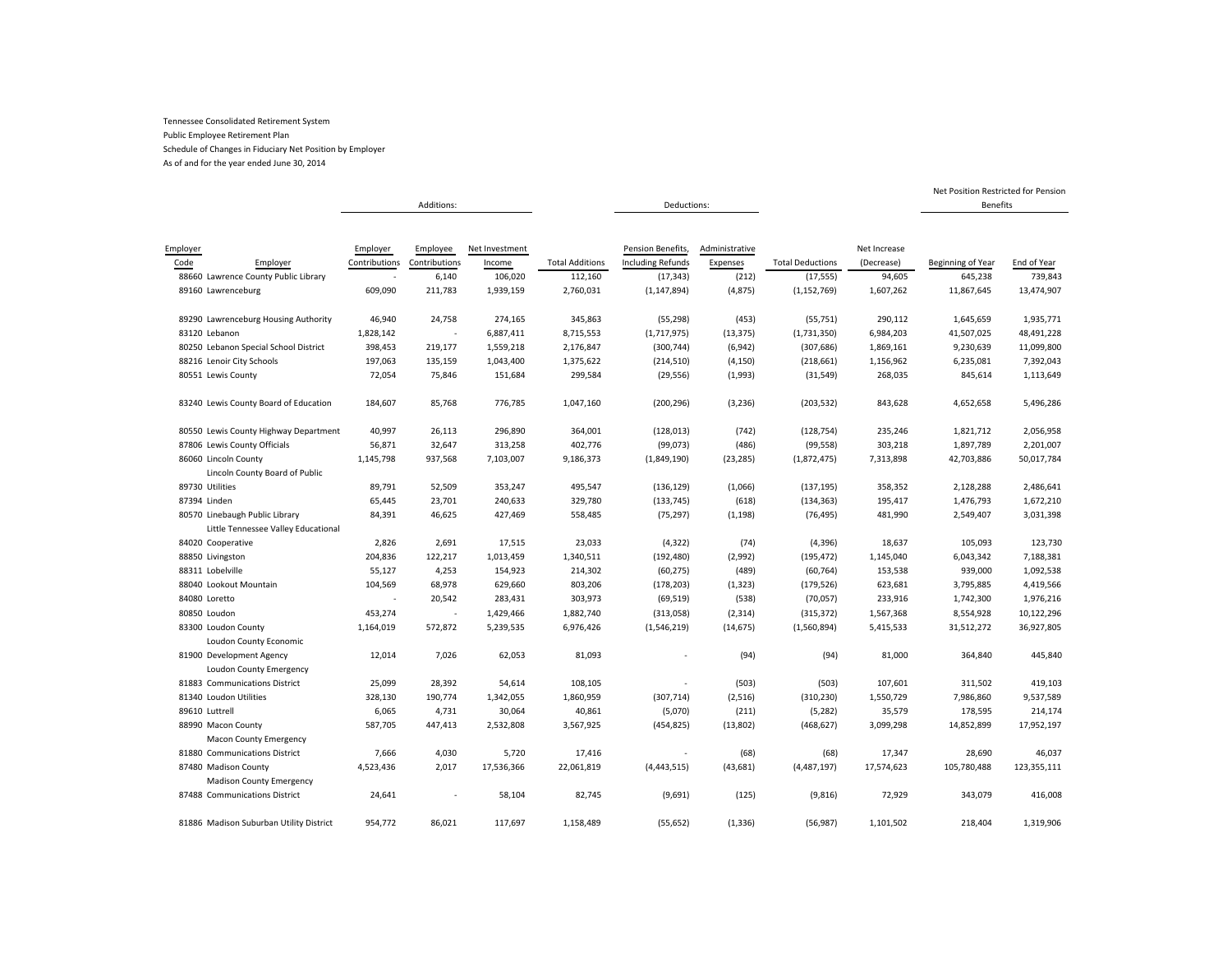As of and for the year ended June 30, 2014

|                                                |               | Additions:               |                |                        | Deductions:              |                |                         |              | Benefits          |             |
|------------------------------------------------|---------------|--------------------------|----------------|------------------------|--------------------------|----------------|-------------------------|--------------|-------------------|-------------|
|                                                |               |                          |                |                        |                          |                |                         |              |                   |             |
|                                                |               |                          |                |                        |                          |                |                         |              |                   |             |
| Employer                                       | Employer      | Employee                 | Net Investment |                        | Pension Benefits,        | Administrative |                         | Net Increase |                   |             |
| Code<br>Employer                               | Contributions | Contributions            | Income         | <b>Total Additions</b> | <b>Including Refunds</b> | Expenses       | <b>Total Deductions</b> | (Decrease)   | Beginning of Year | End of Year |
| 87460 Madisonville                             | 200,904       | ×                        | 693,594        | 894,499                | (98, 294)                | (1, 878)       | (100, 172)              | 794,327      | 4,129,872         | 4,924,199   |
| 89970 Manchester                               | 236,299       | 225,047                  | 418,208        | 879,555                | (20, 597)                | (4,520)        | (25, 117)               | 854,437      | 2,316,484         | 3,170,922   |
| 83082 Marion County                            | 581,841       | 465,460                  | 3,782,089      | 4,829,391              | (1,073,082)              | (12, 205)      | (1,085,286)             | 3,744,105    | 22,869,034        | 26,613,139  |
| 83400 Marshall County                          | 1,181,756     | 594,063                  | 5,038,838      | 6,814,657              | (1,570,856)              | (17, 256)      | (1,588,112)             | 5,226,545    | 30,309,809        | 35,536,353  |
| 89330 Martin                                   | 452,381       | 235,170                  | 1,731,415      | 2,418,966              | (441, 129)               | (5, 197)       | (446, 326)              | 1,972,640    | 10,296,938        | 12,269,577  |
| 80150 Maryville                                | 2,211,847     | 958,659                  | 10,867,288     | 14,037,794             | (2,895,459)              | (19, 773)      | (2,915,232)             | 11,122,562   | 65,462,513        | 76,585,075  |
| 81160 Maryville Housing Authority              | 71,202        | 49,105                   | 243,363        | 363,670                | (71, 424)                | (761)          | (72, 185)               | 291,485      | 1,436,489         | 1,727,974   |
| 85060 Maury City                               | 23,299        |                          | 93,047         | 116,346                | (34,994)                 | (207)          | (35, 201)               | 81,146       | 567,224           | 648,370     |
| 89520 Maury County                             | 1,619,633     | 1,251,509                | 8,403,420      | 11,274,563             | (1,773,430)              | (34, 737)      | (1,808,168)             | 9,466,395    | 50,018,686        | 59,485,081  |
| Maury County Emergency                         |               |                          |                |                        |                          |                |                         |              |                   |             |
| 81330 Communications District                  | 75,692        | 39,588                   | 140,492        | 255,771                | (9,464)                  | (623)          | (10,087)                | 245,685      | 794,872           | 1,040,557   |
| 89210 Maynardville                             | 28,416        | 27,271                   | 137,314        | 193,001                | (23, 659)                | (622)          | (24, 280)               | 168,721      | 816,387           | 985,108     |
| 89240 McEwen                                   | 44,439        | 31,164                   | 122,069        | 197,672                | (21, 931)                | (582)          | (22, 513)               | 175,159      | 709,791           | 884,950     |
| 81200 McKenzie                                 | 88,044        | 80,186                   | 331,293        | 499,522                | (93, 791)                | (1,761)        | (95, 552)               | 403,971      | 1,954,023         | 2,357,994   |
| 88430 McKenzie Special School District         | 52,827        | 38,226                   | 300,517        | 391,570                | (120, 400)               | (1, 380)       | (121, 780)              | 269,790      | 1,831,226         | 2,101,015   |
| 83370 McMinn County                            | 755,409       | 622,258                  | 7,819,985      | 9,197,652              | (2,603,798)              | (19, 852)      | (2,623,650)             | 6,574,002    | 47,789,811        | 54,363,813  |
| 80320 McMinnville                              | 926,333       |                          | 3,724,849      | 4,651,182              | (1,026,970)              | (6, 248)       | (1,033,217)             | 3,617,965    | 22,578,834        | 26,196,799  |
| 87890 McNairy County                           | 380,365       | 372,182                  | 2,103,795      | 2,856,343              | (472, 435)               | (13, 617)      | (486, 052)              | 2,370,291    | 12,558,589        | 14,928,880  |
| <b>McNairy County Emergency</b>                |               |                          |                |                        |                          |                |                         |              |                   |             |
| 88830 Communications District                  | 8,592         | 12,102                   | 54,980         | 75,673                 | (23, 109)                | (353)          | (23, 461)               | 52,212       | 333,741           | 385,953     |
| 81440 Medina                                   | 33,536        | 30,655                   | 58,730         | 122,920                |                          | (586)          | (586)                   | 122,334      | 319,174           | 441,508     |
| Meigs County and Highway                       |               |                          |                |                        |                          |                |                         |              |                   |             |
| 87580 Department                               |               |                          | 106,021        | 106,021                | (20, 338)                | (48)           | (20, 385)               | 85,635       | 649,729           | 735,365     |
| 87080 Memphis Housing Authority                | 556,458       | 8,904                    | 5,769,028      | 6,334,391              | (2, 198, 584)            | (5, 342)       | (2,203,927)             | 4,130,464    | 35,617,445        | 39,747,908  |
| 83990 Middle Tennessee Utility District        |               |                          | 3,481,536      | 4,225,751              |                          | (5, 353)       |                         |              | 21,059,873        | 24,387,718  |
| 88766 Middleton                                | 744,216       |                          |                |                        | (892, 553)               |                | (897, 906)              | 3,327,845    |                   |             |
|                                                | 32,610        | 15,514<br>$\overline{a}$ | 105,972        | 154,095                | (29, 285)                | (311)          | (29, 596)               | 124,499      | 629,978           | 754,477     |
| 83200 Milan                                    | 336,699       |                          | 1,372,239      | 1,708,937              | (501, 835)               | (3, 274)       | (505, 109)              | 1,203,829    | 8,402,962         | 9,606,791   |
| 87060 Milan Special School District            | 66,042        | 96,839                   | 707,923        | 870,803                | (150, 297)               | (3, 475)       | (153, 773)              | 717,030      | 4,259,295         | 4,976,325   |
| 89440 Millersville                             | 60,091        | 59,145                   | 251,223        | 370,459                | (45, 473)                | (1, 108)       | (46, 581)               | 323,877      | 1,478,440         | 1,802,317   |
| 80330 Millington                               | 511,544       |                          | 3,238,712      | 3,750,256              | (944, 283)               | (7, 143)       | (951, 426)              | 2,798,830    | 19,794,041        | 22,592,871  |
| 83410 Monroe County<br>Monroe County Emergency | 867,537       | 657,563                  | 5,207,554      | 6,732,655              | (1, 240, 797)            | (18,010)       | (1, 258, 807)           | 5,473,848    | 31,300,967        | 36,774,815  |
|                                                |               |                          |                |                        |                          |                |                         |              |                   |             |
| 83419 Communications District                  | 21,017        | 18,732                   | 127,789        | 167,538                | (24, 877)                | (429)          | (25, 306)               | 142,232      | 755,382           | 897,615     |
| 81380 Monterey                                 | 59,015        | 49,200                   | 126,944        | 235,159                | (4, 453)                 | (1,015)        | (5,468)                 | 229,691      | 735,291           | 964,982     |
| 80162 Montgomery County                        | 9,861,110     | 1,936                    | 29,005,282     | 38,868,328             | (6,689,595)              | (92,900)       | (6,782,495)             | 32,085,833   | 173,379,826       | 205,465,659 |
| <b>Montgomery County Emergency</b>             |               |                          |                |                        |                          |                |                         |              |                   |             |
| 88630 Communications District                  | 135,919       |                          | 429,082        | 565,001                | (72, 457)                | (1, 205)       | (73, 662)               | 491,339      | 2,557,626         | 3,048,965   |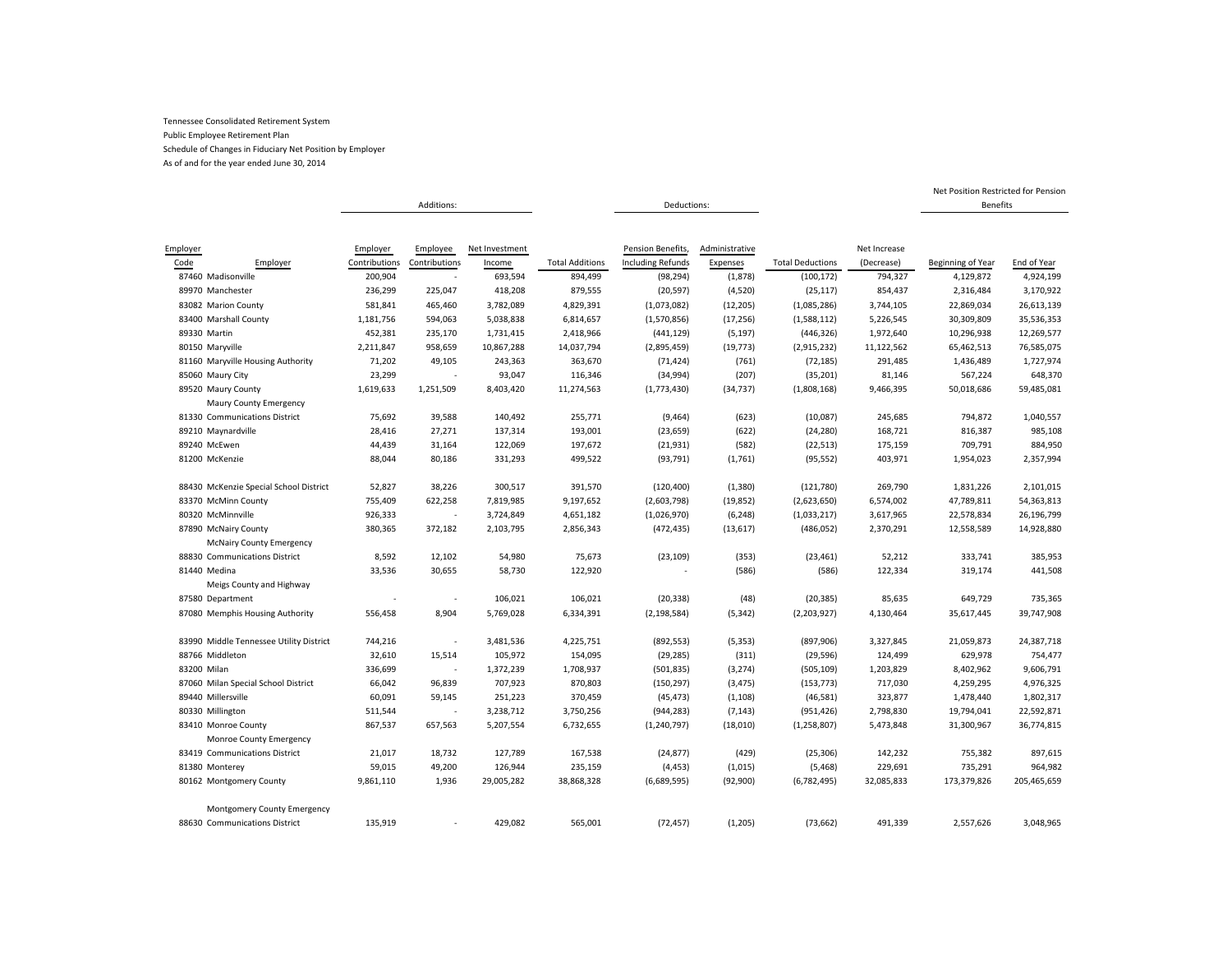As of and for the year ended June 30, 2014

|                                            |               | Additions:               |                |                        | Deductions:              |                |                         |              | <b>Benefits</b>   |             |
|--------------------------------------------|---------------|--------------------------|----------------|------------------------|--------------------------|----------------|-------------------------|--------------|-------------------|-------------|
|                                            |               |                          |                |                        |                          |                |                         |              |                   |             |
|                                            |               |                          |                |                        |                          |                |                         |              |                   |             |
| Employer                                   | Employer      | Employee                 | Net Investment |                        | Pension Benefits,        | Administrative |                         | Net Increase |                   |             |
| Code<br>Employer                           | Contributions | Contributions            | Income         | <b>Total Additions</b> | <b>Including Refunds</b> | Expenses       | <b>Total Deductions</b> | (Decrease)   | Beginning of Year | End of Year |
| 83880 Moore County Board of Education      | 30,992        | 55,743                   | 517,468        | 604,203                | (150, 417)               | (2, 135)       | (152, 552)              | 451,651      | 3,151,491         | 3,603,142   |
| 87802 Moore County Officials               | 54,991        | 26,286                   | 194,295        | 275,571                | (68, 860)                | (384)          | (69, 244)               | 206,327      | 1,166,000         | 1,372,327   |
| 83730 Morgan County                        | 578,610       | 402,265                  | 2,419,365      | 3,400,240              | (745, 620)               | (12, 384)      | (758,004)               | 2,642,237    | 14,501,958        | 17,144,195  |
| 89790 Morrison                             | 3,639         | 3,186                    | 18,851         | 25,675                 |                          | (74)           | (74)                    | 25,601       | 110,335           | 135,936     |
| 80070 Morristown                           | 1,927,666     | 654,779                  | 8,414,739      | 10,997,184             | (3,546,607)              | (13,059)       | (3,559,666)             | 7,437,518    | 51,230,091        | 58,667,609  |
| 88441 Morristown Hamblen County Landfill   | 59,291        | 23,828                   | 266,967        | 350,086                | (202, 182)               | (507)          | (202, 689)              | 147,397      | 1,670,174         | 1,817,571   |
| 80073 Morristown Housing Authority         | 166,894       |                          | 690,817        | 857,711                | (213, 660)               | (1,002)        | (214, 663)              | 643,049      | 4,191,007         | 4,834,056   |
| 89500 Moscow                               | 21,430        | 11,892                   | 50,823         | 84,145                 | (20, 073)                | (253)          | (20, 326)               | 63,819       | 296,620           | 360,439     |
| 81260 Mosheim                              | 15,382        | 11,211                   | 32,807         | 59,401                 | (18,042)                 | (212)          | (18, 255)               | 41,146       | 193,726           | 234,872     |
| 88312 Mount Carmel                         | 83,419        |                          | 319,609        | 403,028                | (26, 370)                | (752)          | (27, 122)               | 375,905      | 1,899,948         | 2,275,853   |
| 87490 Mountain City                        | 141,721       | 62,931                   | 533,098        | 737,750                | (137, 867)               | (1,622)        | (139, 489)              | 598,261      | 3,184,297         | 3,782,558   |
| 88200 Mt. Juliet                           | 806,691       |                          | 1,536,271      | 2,342,961              | (264, 132)               | (4,822)        | (268, 954)              | 2,074,008    | 8,994,826         | 11,068,833  |
| 88420 Munford                              | 117,133       | 112,825                  | 747,629        | 977,588                | (201, 882)               | (2, 223)       | (204, 105)              | 773,483      | 4,487,979         | 5,261,462   |
|                                            |               |                          |                |                        |                          |                |                         |              |                   |             |
| 80240 Murfreesboro Board of Education      | 1,110,112     |                          | 3,300,208      | 4,410,319              | (922, 493)               | (13, 867)      | (936, 360)              | 3,473,959    | 19,886,712        | 23,360,671  |
| 86020 Networks Sullivan Partnership        |               | 13,301                   | 104,998        | 118,299                | (30, 681)                | (172)          | (30, 853)               | 87,446       | 642,446           | 729,892     |
| 80410 New Johnsonville City                | 44,974        | $\overline{\phantom{a}}$ | 168,690        | 213,663                | (45, 702)                | (495)          | (46, 197)               | 167,466      | 1,023,710         | 1,191,176   |
| 89870 New Market Utility District          | 16,993        | 6,506                    | 19,284         | 42,783                 | (12,063)                 | (140)          | (12, 203)               | 30,580       | 108,397           | 138,977     |
| 89050 New Tazewell                         | 43,622        | 27,539                   | 281,401        | 352,563                | (29, 380)                | (581)          | (29, 961)               | 322,602      | 1,675,875         | 1,998,477   |
| 87200 Newport                              | 614,721       | 211,830                  | 2,649,213      | 3,475,764              | (1,051,455)              | (5,954)        | (1,057,409)             | 2,418,354    | 16,095,499        | 18,513,853  |
| 89510 Nolensville                          | 24,710        | 28,079                   | 102,340        | 155,128                | (19, 734)                | (474)          | (20, 209)               | 134,919      | 603,115           | 738,035     |
| 80080 Norris                               | 67,832        | 29,988                   | 378,711        | 476,531                | (135, 670)               | (720)          | (136, 389)              | 340,142      | 2,303,735         | 2,643,876   |
| North Utility District of Decatur and      |               |                          |                |                        |                          |                |                         |              |                   |             |
| 89690 Benton Counties                      | 6,488         | 4,257                    | 20,511         | 31,257                 |                          | (108)          | (108)                   | 31,149       | 118,409           | 149,558     |
| 88750 North West Utility District          | 43,509        | 34,592                   | 196,062        | 274,163                | (5,760)                  | (575)          | (6, 335)                | 267,827      | 1,146,793         | 1,414,621   |
| Northeast Henry County Utility             |               |                          |                |                        |                          |                |                         |              |                   |             |
| 88930 District                             | 15,265        | 8,643                    | 84,345         | 108,253                | (13, 778)                | (203)          | (13,981)                | 94,273       | 503,820           | 598,093     |
| 81888 Oak Hill                             | 3,719         | 78,897                   | 14,605         | 97,220                 |                          | (137)          | (137)                   | 97,084       | 46,903            | 143,987     |
| 80060 Oak Ridge                            | 2,734,100     | 146                      | 12,763,309     | 15,497,555             | (4,676,925)              | (17, 826)      | (4,694,751)             | 10,802,804   | 78,041,785        | 88,844,589  |
| 80062 Oak Ridge Schools                    | 601,852       | 310,746                  | 3,876,773      | 4,789,370              | (1, 385, 505)            | (7,996)        | (1,393,501)             | 3,395,870    | 23,640,933        | 27,036,803  |
| 80061 Oak Ridge Utility District           | 128,513       | $\overline{\phantom{a}}$ | 763,601        | 892,114                | (147, 377)               | (1,802)        | (149, 178)              | 742,936      | 4,616,499         | 5,359,435   |
| 89760 Oakland                              | 99,475        | 98,490                   | 288,407        | 486,372                | (52, 867)                | (1, 843)       | (54, 710)               | 431,662      | 1,670,959         | 2,102,621   |
| 89250 Obion                                | 17,494        | 15,416                   | 73,576         | 106,487                | (32, 912)                | (363)          | (33, 274)               | 73,213       | 459,838           | 533,050     |
| 83660 Obion County                         | 656,331       | 509,826                  | 3,640,607      | 4,806,764              | (1, 296, 482)            | (14, 773)      | (1,311,255)             | 3,495,508    | 22,048,670        | 25,544,178  |
| 81460 O'Connor Utility District            | 21,691        | 13,694                   | 85,646         | 121,031                | (23, 622)                | (245)          | (23, 866)               | 97,165       | 510,868           | 608,033     |
|                                            |               |                          |                |                        |                          |                |                         |              |                   |             |
| 81650 Old Gainesboro Road Utility District | 30,301        | 9,272                    | 41,224         | 80,798                 | (14,091)                 | (117)          | (14, 208)               | 66,590       | 235,989           | 302,579     |
| 83260 Old Hickory Utility District         |               | 5,027                    | 168,258        | 173,286                | (98, 015)                | (78)           | (98,093)                | 75,193       | 1,061,983         | 1,137,176   |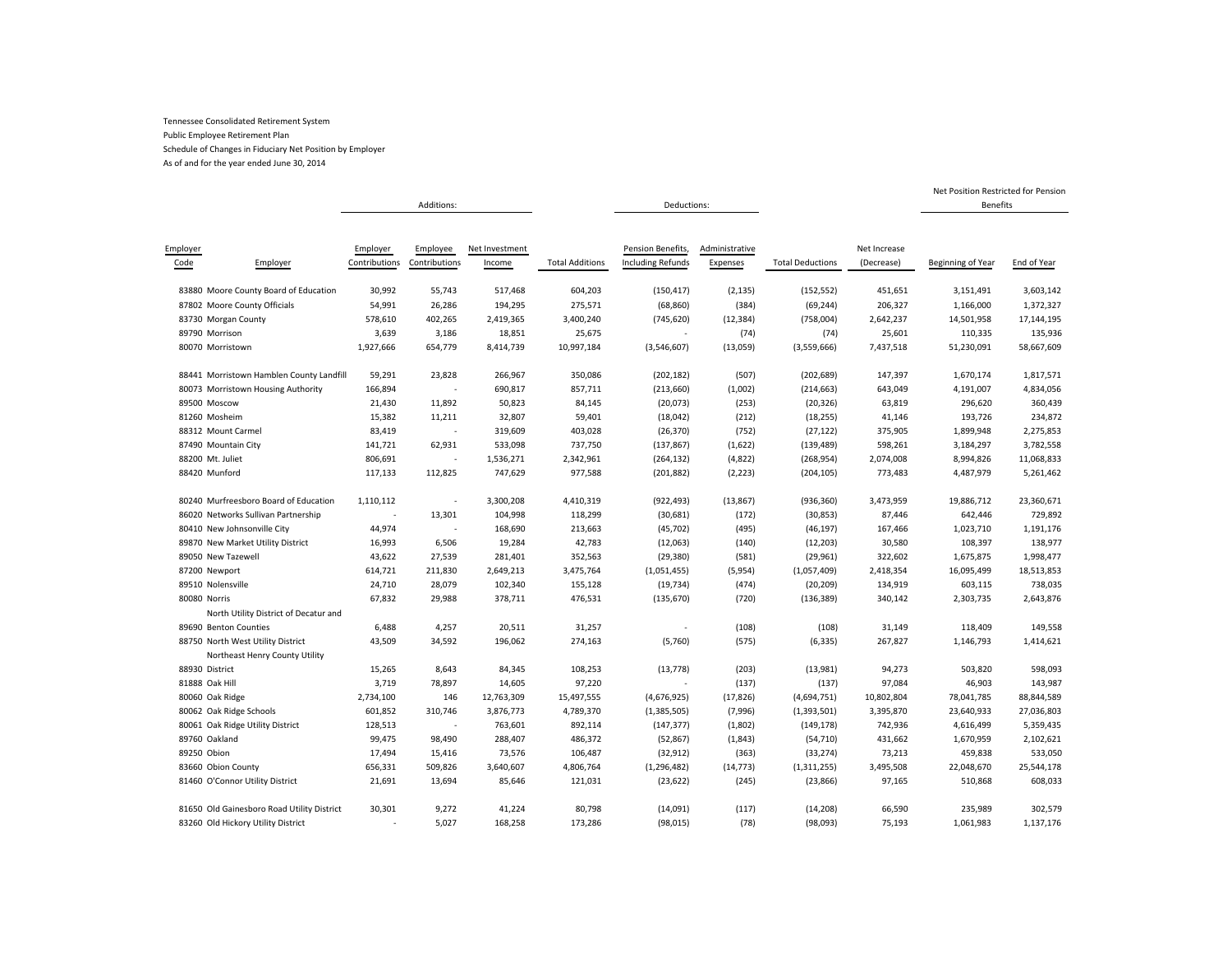As of and for the year ended June 30, 2014

|                                           |               | Additions:    |                |                        | Deductions:              |                |                         |              | <b>Benefits</b>   |             |
|-------------------------------------------|---------------|---------------|----------------|------------------------|--------------------------|----------------|-------------------------|--------------|-------------------|-------------|
|                                           |               |               |                |                        |                          |                |                         |              |                   |             |
|                                           |               |               |                |                        |                          |                |                         |              |                   |             |
| Employer                                  | Employer      | Employee      | Net Investment |                        | Pension Benefits,        | Administrative |                         | Net Increase |                   |             |
| Code<br>Employer                          | Contributions | Contributions | Income         | <b>Total Additions</b> | <b>Including Refunds</b> | Expenses       | <b>Total Deductions</b> | (Decrease)   | Beginning of Year | End of Year |
| 87820 Oliver Springs                      | 58,224        | 57,421        | 390,634        | 506,280                | (79, 403)                | (1, 320)       | (80, 723)               | 425,557      | 2,343,396         | 2,768,953   |
| 83190 Oneida Special School District      | 154,251       | 61,389        | 706,118        | 921,759                | (253, 427)               | (2, 269)       | (255, 696)              | 666,063      | 4,273,393         | 4,939,456   |
| 87050 Overton County                      | 557,965       | 515,219       | 3,591,186      | 4,664,371              | (1,076,371)              | (15, 473)      | (1,091,844)             | 3,572,527    | 21,713,597        | 25,286,124  |
| <b>Overton County Emergency</b>           |               |               |                |                        |                          |                |                         |              |                   |             |
| 87056 Communications District             | 18,555        | 17,824        | 84,102         | 120,481                |                          | (458)          | (458)                   | 120,023      | 480,088           | 600,111     |
| 80230 Paris                               | 480,521       | 204,744       | 2,413,671      | 3,098,936              | (909, 162)               | (4,787)        | (913, 949)              | 2,184,987    | 14,674,077        | 16,859,064  |
| 81600 Paris Henry County Utility District | 85,743        | 31,593        | 225,012        | 342,349                | (63,063)                 | (578)          | (63, 640)               | 278,708      | 1,330,461         | 1,609,169   |
| 80640 Paris Special School District       | 105,057       | 83,606        | 781,663        | 970,326                | (219, 718)               | (3,050)        | (222, 769)              | 747,558      | 4,728,783         | 5,476,341   |
| 89040 Parsons                             | 40,029        | 41,960        | 316,100        | 398,088                | (63,895)                 | (1, 142)       | (65,037)                | 333,051      | 1,898,883         | 2,231,934   |
| 81310 Pegram                              | 11,049        | 7,231         | 30,551         | 48,831                 | (3,663)                  | (146)          | (3,808)                 | 45,023       | 177,051           | 222,074     |
| 87040 Perry County                        | 445,249       | 224,649       | 1,928,454      | 2,598,352              | (596,061)                | (6, 737)       | (602, 799)              | 1,995,554    | 11,597,858        | 13,593,411  |
| 81100 Persia Utility District             | 22,693        | 13,380        | 63,326         | 99,399                 | (6, 741)                 | (259)          | (7,000)                 | 92,399       | 367,455           | 459,854     |
| 83461 Pickett County                      | 217,624       | 141,683       | 1,149,167      | 1,508,475              | (257, 637)               | (3,999)        | (261, 637)              | 1,246,838    | 6,850,531         | 8,097,369   |
| 88370 Pikeville                           | 46,983        | 34,496        | 325,945        | 407,423                | (69, 797)                | (855)          | (70, 652)               | 336,771      | 1,960,061         | 2,296,832   |
| 89110 Pittman Center                      | 30,667        | 12,821        | 85,460         | 128,948                | (33, 582)                | (251)          | (33, 833)               | 95,115       | 510,435           | 605,550     |
| 81290 Plateau Utility District            | 111,793       | 40,069        | 156,838        | 308,701                |                          | (762)          | (762)                   | 307,939      | 870,521           | 1,178,460   |
| 89480 Pleasant View                       | 17,804        | 15,482        | 67,718         | 101,004                | ×.                       | (261)          | (261)                   | 100,743      | 391,293           | 492,036     |
| 89430 Polk County                         | 368,920       | 235,888       | 1,330,734      | 1,935,542              | (329, 941)               | (6,630)        | (336, 571)              | 1,598,972    | 7,875,677         | 9,474,648   |
| 88890 Poplar Grove Utility District       | 73,076        | 47,389        | 263,896        | 384,361                | (41, 413)                | (1,039)        | (42, 452)               | 341,909      | 1,552,855         | 1,894,764   |
| 81020 Portland                            | 495,742       | 238,795       | 2,076,911      | 2,811,448              | (620, 533)               | (4, 755)       | (625, 287)              | 2,186,161    | 12,494,498        | 14,680,659  |
| 88960 Puryear                             | 19,277        | 5,998         | 81,337         | 106,612                | (12, 315)                | (135)          | (12, 451)               | 94,161       | 477,120           | 571,281     |
| 80863 Putnam County                       | 2,789,750     | 1,344,972     | 11,209,298     | 15,344,019             | (3, 103, 658)            | (37, 923)      | (3, 141, 581)           | 12,202,438   | 67,103,835        | 79,306,274  |
| 88140 Quebeck Walling Utility District    | 4,915         | 6,285         | 22,970         | 34,170                 | (27,059)                 | (142)          | (27, 201)               | 6,969        | 146,559           | 153,528     |
| 87650 Red Bank                            | 293,723       | $\sim$        | 1,152,047      | 1,445,770              | (287, 182)               | (2,491)        | (289, 673)              | 1,156,097    | 6,965,528         | 8,121,625   |
| 89860 Reelfoot Lake Regional Utility      | 23,134        | 4,858         | 37,076         | 65,068                 |                          | (83)           | (83)                    | 64,985       | 209,691           | 274,676     |
| 88470 Rhea County                         | 1,231,490     | 698,137       | 6,703,016      | 8,632,643              | (1,959,159)              | (18, 748)      | (1,977,907)             | 6,654,736    | 40,422,921        | 47,077,657  |
| 89410 Riceville Utility District          | 14,125        | 7,214         | 61,302         | 82,641                 | (17, 657)                | (159)          | (17, 816)               | 64,825       | 368,020           | 432,845     |
| 82040 Ripley                              | 568,826       |               | 2,401,911      | 2,970,737              | (714, 262)               | (4, 345)       | (718, 607)              | 2,252,131    | 14,586,929        | 16,839,060  |
| 81520 River Road Utility District         | 2,882         | 4,314         | 12,010         | 19,206                 | (678)                    | (104)          | (782)                   | 18,424       | 69,238            | 87,661      |
| 81889 Roan Mountain Utility District      | 2,220         | 1,126         | 275            | 3,620                  |                          | (33)           | (33)                    | 3,586        |                   | 3,586       |
| 80750 Roane County                        | 1,569,912     | 858,839       | 7,325,924      | 9,754,675              | (2,032,756)              | (23, 410)      | (2,056,165)             | 7,698,509    | 44,047,532        | 51,746,042  |
| Roane County Emergency                    |               |               |                |                        |                          |                |                         |              |                   |             |
| 88840 Communications District             | 35,760        | 28,839        | 165,701        | 230,300                | (14, 857)                | (635)          | (15, 491)               | 214,809      | 967,799           | 1,182,608   |
| 83320 Robertson County                    | 1,528,462     | 1,180,234     | 8,044,077      | 10,752,773             | (1,812,241)              | (33, 108)      | (1,845,349)             | 8,907,423    | 48,005,929        | 56,913,352  |
| Robertson County Emergency                |               |               |                |                        |                          |                |                         |              |                   |             |
| 88492 Communications District             | 57,371        |               | 61,686         | 119,058                | (19,039)                 | (464)          | (19, 502)               | 99,555       | 353,347           | 452,902     |
| 83450 Rockwood                            | 206,116       | 146,390       | 1,292,809      | 1,645,315              | (316,095)                | (3, 347)       | (319, 443)              | 1,325,872    | 7,830,435         | 9,156,307   |
| 89880 Rockwood Housing Authority          | 15,810        | 11,439        | 67,485         | 94,734                 | (2,360)                  | (228)          | (2,588)                 | 92,146       | 394,752           | 486,899     |
| 87610 Rogersville City Schools            | 60,545        | 38,811        | 303,752        | 403,109                | (80, 834)                | (1, 257)       | (82,091)                | 321,018      | 1,820,856         | 2,141,873   |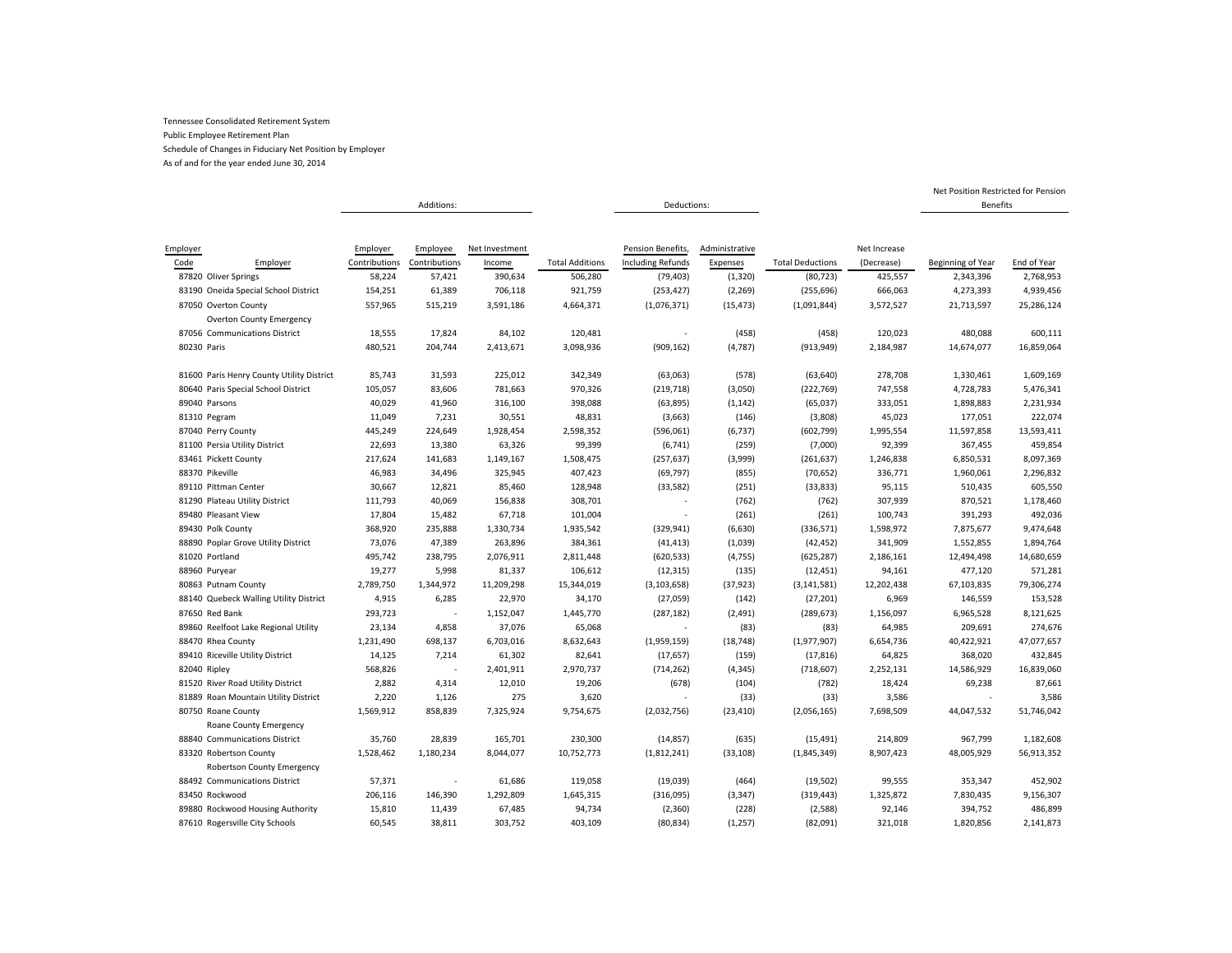As of and for the year ended June 30, 2014

|                                                                          | Additions:    |                          |                |                        | Deductions:              |                |                         |              | <b>Benefits</b>   |             |
|--------------------------------------------------------------------------|---------------|--------------------------|----------------|------------------------|--------------------------|----------------|-------------------------|--------------|-------------------|-------------|
|                                                                          |               |                          |                |                        |                          |                |                         |              |                   |             |
| Employer                                                                 | Employer      | Employee                 | Net Investment |                        | Pension Benefits,        | Administrative |                         | Net Increase |                   |             |
| Code<br>Employer                                                         | Contributions | Contributions            | Income         | <b>Total Additions</b> | <b>Including Refunds</b> | Expenses       | <b>Total Deductions</b> | (Decrease)   | Beginning of Year | End of Year |
| 80120 Rogersville Housing Authority                                      |               | $\overline{\phantom{a}}$ | 121,052        | 121,052                | (27, 337)                | (54)           | (27, 391)               | 93,661       | 743,902           | 837,563     |
| 81360 Rutherford                                                         | 1,642         | 3,283                    | 8,692          | 13,617                 |                          | (70)           | (70)                    | 13,547       | 49,975            | 63,521      |
| 80420 Rutherford County<br><b>Rutherford County Emergency</b>            | 10,301,932    | 8,810                    | 30,377,073     | 40,687,815             | (4,880,526)              | (97, 209)      | (4, 977, 734)           | 35,710,080   | 180,661,693       | 216,371,774 |
| 88550 Communications District                                            | 23,737        | $\overline{\phantom{a}}$ | 82,191         | 105,929                | (10, 569)                | (169)          | (10, 738)               | 95,191       | 489,292           | 584,483     |
| 89120 Rutledge                                                           | 21,058        | 14,914                   | 83,289         | 119,260                | (6, 334)                 | (301)          | (6, 635)                | 112,626      | 489,812           | 602,437     |
| 83890 Savannah                                                           | 192,931       | 158,401                  | 1,752,328      | 2,103,661              | (348, 952)               | (3,513)        | (352, 465)              | 1,751,196    | 10,564,905        | 12,316,101  |
| 88460 Savannah Valley Utility District                                   | 67,625        | 40,158                   | 349,178        | 456,960                | (76, 893)                | (833)          | (77, 726)               | 379,234      | 2,091,269         | 2,470,504   |
| 83483 Scott County<br><b>Scott County Emergency</b>                      | 599,915       | 437,771                  | 3,621,707      | 4,659,394              | (1,031,694)              | (14, 181)      | (1,045,875)             | 3,613,518    | 21,861,011        | 25,474,529  |
| 81882 Communications District<br>Second South Cheatham Utility           | 954           | 1,801                    | 15,331         | 18,086                 | (3,036)                  | (39)           | (3,076)                 | 15,010       | 92,681            | 107,691     |
| 81887 District                                                           | 68,499        | 21,941                   | 56,580         | 147,020                | $\overline{\phantom{a}}$ | (355)          | (355)                   | 146,665      | 296,254           | 442,919     |
| 83340 Selmer                                                             | 379,922       |                          | 1,446,424      | 1,826,347              | (334, 029)               | (3,078)        | (337, 107)              | 1,489,240    | 8,711,236         | 10,200,476  |
| 80302 Sequatchie County                                                  | 483,083       | 292,779                  | 2,304,821      | 3,080,684              | (742, 243)               | (9, 355)       | (751, 598)              | 2,329,085    | 13,874,183        | 16,203,268  |
| Sequatchie County Emergency                                              |               |                          |                |                        |                          |                |                         |              |                   |             |
| 81430 Communications District<br>Sequatchie Valley Planning and          | 11,395        | 10,474                   | 23,551         | 45,421                 | (42, 194)                | (273)          | (42, 467)               | 2,954        | 152,432           | 155,386     |
| 89360 Development Agency                                                 | 126,546       | 87,758                   | 662,581        | 876,885                | (161, 706)               | (3,066)        | (164, 772)              | 712,113      | 3,976,383         | 4,688,496   |
| 87860 Sevier County                                                      | 3,540,475     | 1,927,724                | 16,292,189     | 21,760,388             | (3,049,729)              | (50, 907)      | (3, 100, 636)           | 18,659,753   | 96,958,015        | 115,617,768 |
| Sevier County Economic                                                   |               |                          |                |                        |                          |                |                         |              |                   |             |
| 81470 Development Council<br>Sevier County Emergency                     | 34,599        | 10,738                   | 60,543         | 105,880                | (14, 134)                | (159)          | (14, 293)               | 91,587       | 349,684           | 441,271     |
| 88411 Communications District                                            | 21,495        | 8,136                    | 145,169        | 174,799                | (31, 859)                | (180)          | (32,039)                | 142,761      | 863,223           | 1,005,983   |
| 86090 Sevier County Utility District                                     | 379,956       | 165,198                  | 1,310,722      | 1,855,876              | (270, 433)               | (2,831)        | (273, 263)              | 1,582,613    | 7,770,542         | 9,353,155   |
| 88640 Sevier Solid Waste                                                 | 102,685       |                          | 227,227        | 329,911                | (26, 520)                | (743)          | (27, 263)               | 302,648      | 1,332,956         | 1,635,604   |
| 89070 Sevierville                                                        | 835,857       | 472,237                  | 3,239,861      | 4,547,954              | (446, 307)               | (8,632)        | (454, 939)              | 4,093,016    | 19,097,480        | 23,190,496  |
|                                                                          |               |                          |                |                        |                          |                |                         |              |                   |             |
| 80270 Shelby County Board of Education<br><b>Shelby County Emergency</b> | 15,158,220    | 8,482,928                | 103,013,130    | 126,654,278            | (45,993,591)             | (214, 862)     | (46, 208, 453)          | 80,445,826   | 631,944,601       | 712,390,426 |
| 88400 Communications District                                            | 59,153        | $\overline{\phantom{a}}$ | 147,125        | 206,278                | (30, 412)                | (264)          | (30, 676)               | 175,602      | 873,245           | 1,048,847   |
| 87800 Shelby County Officials                                            | 9,480         | 5,399                    | 116,422        | 131,301                | (52,056)                 | (85)           | (52, 142)               | 79,160       | 720,910           | 800,070     |
| 81420 Siam Utility District                                              | 10,189        | 3,634                    | 25,615         | 39,437                 | $\overline{\phantom{a}}$ | (77)           | (77)                    | 39,360       | 147,641           | 187,000     |
| 88710 Signal Mountain                                                    | 251,361       | 122,475                  | 906,655        | 1,280,491              | (320, 690)               | (2,524)        | (323, 214)              | 957,277      | 5,435,885         | 6,393,162   |
| 82060 Smith County                                                       |               | 384,014                  | 2,513,789      |                        |                          |                |                         | 2,561,149    | 15,123,122        |             |
|                                                                          | 536,853       | $\overline{\phantom{a}}$ |                | 3,434,656              | (861, 463)               | (12, 045)      | (873, 507)              |              | 1,107,791         | 17,684,271  |
| 88390 Smith Utility District<br>Smyrna-Rutherford County Airport         | 57,712        |                          | 186,546        | 244,258                | (22, 368)                | (380)          | (22, 748)               | 221,510      |                   | 1,329,300   |
| 80790 Authority                                                          | 74,234        |                          | 196,278        | 270,512                | (15, 148)                | (418)          | (15, 566)               | 254,946      | 1,154,646         | 1,409,592   |
| 89340 Sneedville Utility District                                        | 18,808        | 6,864                    | 38,171         | 63,843                 | (10, 666)                | (173)          | (10, 839)               | 53,004       | 222,836           | 275,840     |
| 88580 Soddy Daisy                                                        | 336,504       | 137,647                  | 1,091,693      | 1,565,844              | (279, 631)               | (2,762)        | (282, 393)              | 1,283,451    | 6,495,466         | 7,778,917   |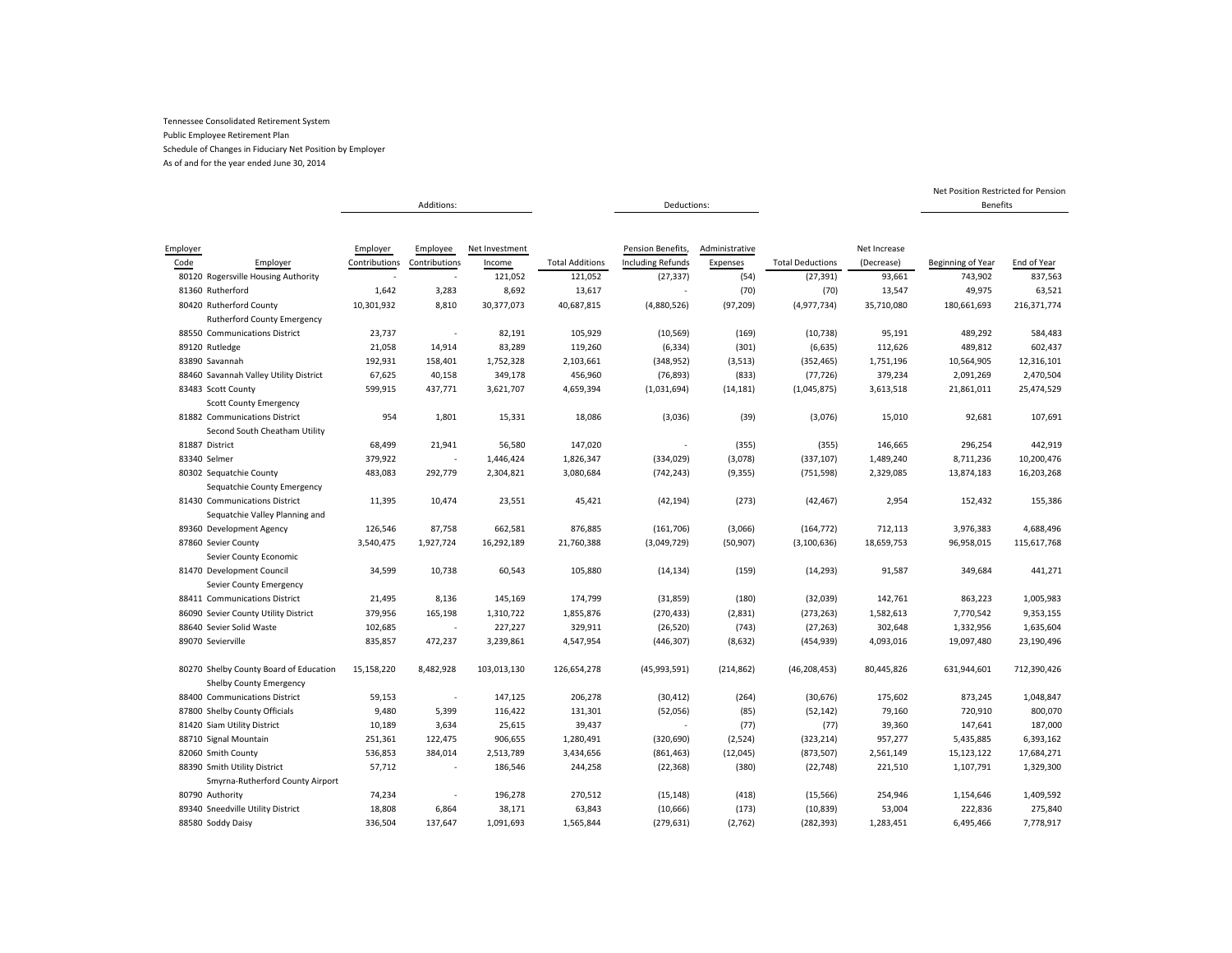As of and for the year ended June 30, 2014

|                                                                          |                                      | Additions:                          |                                     |                                     | Deductions:                                                 |                                       |                                       |                                       |                                | <b>Benefits</b>          |
|--------------------------------------------------------------------------|--------------------------------------|-------------------------------------|-------------------------------------|-------------------------------------|-------------------------------------------------------------|---------------------------------------|---------------------------------------|---------------------------------------|--------------------------------|--------------------------|
|                                                                          |                                      |                                     |                                     |                                     |                                                             |                                       |                                       |                                       |                                |                          |
| Employer<br>Code<br>Employer<br>81080 Somerville                         | Employer<br>Contributions<br>115,547 | Employee<br>Contributions<br>78,283 | Net Investment<br>Income<br>939,721 | <b>Total Additions</b><br>1,133,551 | Pension Benefits,<br><b>Including Refunds</b><br>(305, 112) | Administrative<br>Expenses<br>(1,756) | <b>Total Deductions</b><br>(306, 868) | Net Increase<br>(Decrease)<br>826,684 | Beginning of Year<br>5,710,050 | End of Year<br>6,536,734 |
| 89400 South Carroll Special School District                              | 11,842                               | 12,928                              | 73,542                              | 98,312                              | (9,450)                                                     | (568)                                 | (10, 018)                             | 88,294                                | 436,453                        | 524,747                  |
| 89020 South Carthage                                                     | 26,318                               | 13,414                              | 94,089                              | 133,821                             | (63, 387)                                                   | (306)                                 | (63, 693)                             | 70,128                                | 585,569                        | 655,697                  |
| South Central Human Resource                                             |                                      |                                     |                                     |                                     |                                                             |                                       |                                       |                                       |                                |                          |
| 87030 Agency<br>South Central Tennessee                                  |                                      |                                     | 264,954                             | 264,954                             | (3, 470)                                                    | (119)                                 | (3,589)                               | 261,365                               | 1,600,042                      | 1,861,407                |
| 81071 Development District<br>South Central Tennessee Workforce          | 215,894                              |                                     | 628,452                             | 844,346                             | (113, 192)                                                  | (1,634)                               | (114, 826)                            | 729,520                               | 3,746,083                      | 4,475,604                |
| 81190 Board                                                              | 269,961                              |                                     | 607,613                             | 877,574                             | (31, 112)                                                   | (1, 459)                              | (32, 571)                             | 845,003                               | 3,538,477                      | 4,383,480                |
| 87750 South Elizabethton Utility District                                | 22,219                               | 12,168                              | 156,273                             | 190,660                             | (37, 413)                                                   | (268)                                 | (37,680)                              | 152,979                               | 938,120                        | 1,091,099                |
| 88350 South Fulton                                                       |                                      | 4,650                               | 209,350                             | 214,000                             | (42, 576)                                                   | (193)                                 | (42, 769)                             | 171,231                               | 1,281,893                      | 1,453,124                |
| 81510 South Pittsburg                                                    | 137,523                              | 12,373                              | 181,871                             | 331,766                             | (31, 953)                                                   | (1, 422)                              | (33, 375)                             | 298,391                               | 1,012,193                      | 1,310,584                |
| Southeast Tennessee Development                                          |                                      |                                     |                                     |                                     |                                                             |                                       |                                       |                                       |                                |                          |
| 88610 District<br>Southeast Tennessee Human                              | 631,663                              |                                     | 1,368,179                           | 1,999,842                           | (475, 769)                                                  | (3, 170)                              | (478, 939)                            | 1,520,903                             | 8,176,714                      | 9,697,617                |
| 88810 Resource Agency                                                    | 190,096                              | 173,754                             | 1,005,211                           | 1,369,061                           | (249, 036)                                                  | (5,002)                               | (254, 038)                            | 1,115,023                             | 6,005,547                      | 7,120,570                |
| 87676 Southwest Human Resource Agency<br>Southwest Tennessee Development | 732,610                              |                                     | 2,108,111                           | 2,840,721                           | (398, 697)                                                  | (8,803)                               | (407, 501)                            | 2,433,220                             | 12,566,541                     | 14,999,761               |
| 89650 District                                                           | 165,723                              | ×                                   | 354,866                             | 520,589                             | (44,079)                                                    | (1, 196)                              | (45, 275)                             | 475,313                               | 2,080,381                      | 2,555,695                |
| 83150 Sparta                                                             | 382,840                              | 165,559                             | 1,809,764                           | 2,358,163                           | (670, 898)                                                  | (3,539)                               | (674, 437)                            | 1,683,726                             | 10,978,505                     | 12,662,231               |
| 83100 Spencer                                                            | 32,651                               | 18,939                              | 158,868                             | 210,459                             | (36, 160)                                                   | (467)                                 | (36, 626)                             | 173,833                               | 951,299                        | 1,125,131                |
| 89450 Spring City                                                        | 77,878                               | 43,362                              | 280,412                             | 401,652                             | (81,799)                                                    | (1,048)                               | (82, 847)                             | 318,805                               | 1,669,801                      | 1,988,606                |
| 88820 Spring Hill                                                        | 385,342                              | 356,139                             | 1,253,177                           | 1,994,658                           | (230, 149)                                                  | (6, 509)                              | (236, 658)                            | 1,758,000                             | 7,290,561                      | 9,048,561                |
| 80480 Springfield                                                        | 1,219,600                            | 3,632                               | 5,092,054                           | 6,315,286                           | (839, 625)                                                  | (10,043)                              | (849, 668)                            | 5,465,617                             | 30,487,967                     | 35,953,584               |
| 30000 State of Tennessee                                                 | 410,607,520                          | 1,676,363                           | 1,931,471,445                       | 2,343,755,328                       | (741, 379, 707)                                             | (2,790,641)                           | (744, 170, 349)                       | 1,599,584,979                         | 11,831,097,987                 | 13,430,682,966           |
| 81540 Stewart County                                                     | 416,440                              | 349,865                             | 1,361,044                           | 2,127,349                           | (216, 232)                                                  | (8, 413)                              | (224, 645)                            | 1,902,704                             | 7,938,996                      | 9,841,700                |
| 80820 Sullivan County                                                    | 5,101,066                            | 181,889                             | 23,440,229                          | 28,723,183                          | (8,067,161)                                                 | (46, 764)                             | (8, 113, 924)                         | 20,609,259                            | 142,828,455                    | 163,437,714              |
| <b>Sullivan County Emergency</b>                                         |                                      |                                     |                                     |                                     |                                                             |                                       |                                       |                                       |                                |                          |
| 88410 Communications District                                            | 23,694                               | ä,                                  | 113,235                             | 136,929                             | (3,405)                                                     | (216)                                 | (3,621)                               | 133,308                               | 673,016                        | 806,324                  |
| 83361 Sumner County                                                      | 6,814,957                            | 30,200                              | 21,547,347                          | 28,392,504                          | (5,242,772)                                                 | (80, 666)                             | (5,323,439)                           | 23,069,065                            | 129,246,871                    | 152,315,936              |
| 81350 Surgoinsville                                                      | 32,237                               | 11,163                              | 33,635                              | 77,035                              | (10, 518)                                                   | (279)                                 | (10, 797)                             | 66,239                                | 184,902                        | 251,141                  |
| 83580 Sweetwater                                                         | 229,464                              | 159,450                             | 1,585,280                           | 1,974,193                           | (447, 729)                                                  | (4, 503)                              | (452, 232)                            | 1,521,961                             | 9,577,900                      | 11,099,862               |
| 87756 Sweetwater Housing Authority<br>Sylvia-Tennessee City-Pond Utility | 3,855                                | 11,824                              | 120,061                             | 135,740                             | (6, 851)                                                    | (252)                                 | (7, 103)                              | 128,637                               | 719,941                        | 848,578                  |
| 89740 District                                                           |                                      | 7,643                               | 90,895                              |                                     | (36, 501)                                                   | (157)                                 | (36, 659)                             | 90,339                                |                                | 629,627                  |
| 89170 Tazewell                                                           | 28,460<br>36,094                     | 19,281                              | 143,130                             | 126,998<br>198,504                  | (30, 986)                                                   | (477)                                 | (31, 463)                             | 167,041                               | 539,288<br>851,292             | 1,018,333                |
| 88440 Tellico Area Service System                                        | 58,606                               | 49,582                              | 232,481                             | 340,669                             | (19, 614)                                                   | (812)                                 | (20, 426)                             | 320,243                               | 1,358,481                      | 1,678,723                |
|                                                                          |                                      |                                     |                                     |                                     |                                                             |                                       |                                       |                                       |                                |                          |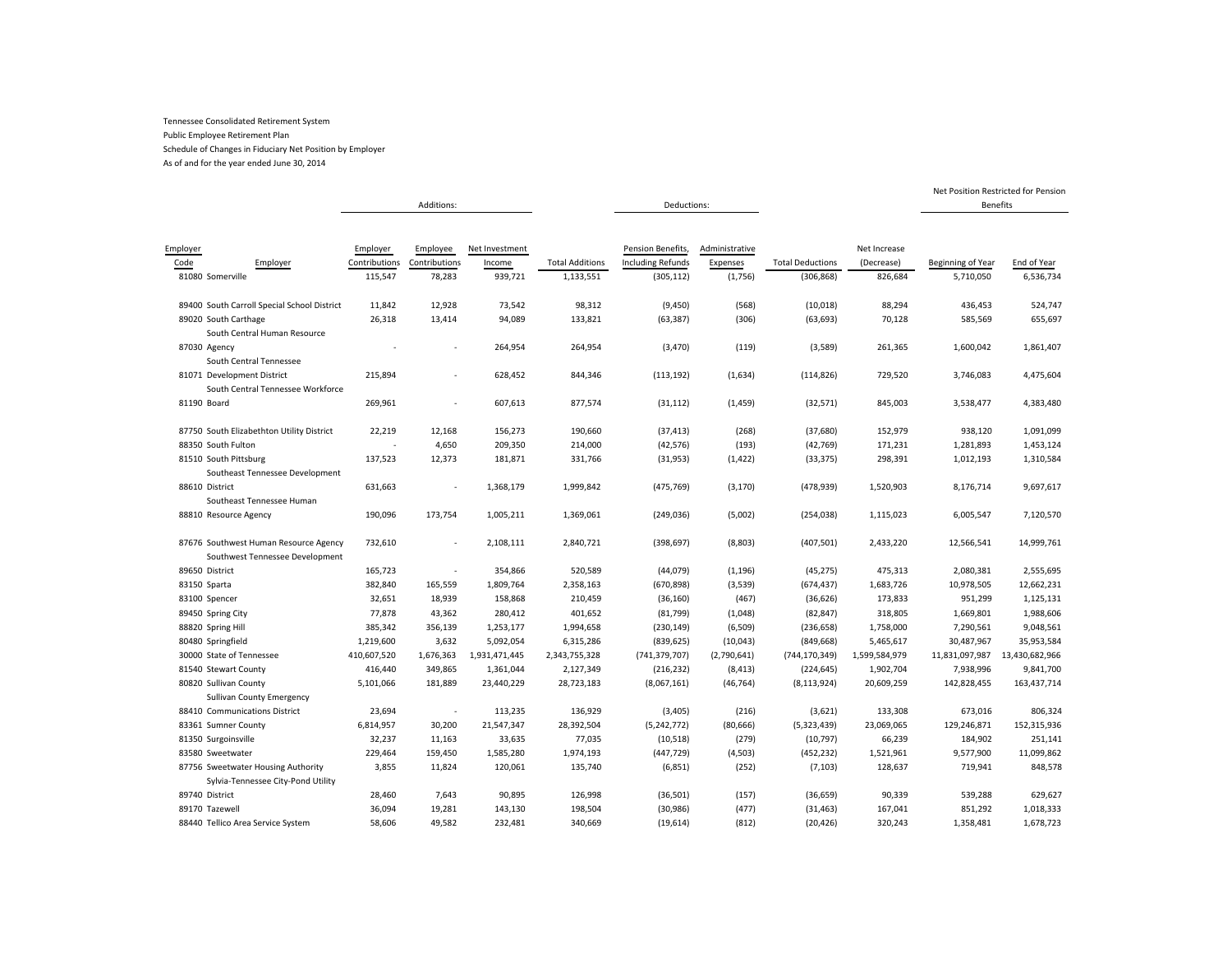As of and for the year ended June 30, 2014

|            |                                          |               |               |                |                        |                          |                |                         |              | Net Position Restricted for Pension |             |
|------------|------------------------------------------|---------------|---------------|----------------|------------------------|--------------------------|----------------|-------------------------|--------------|-------------------------------------|-------------|
|            |                                          |               | Additions:    |                |                        | Deductions:              |                |                         |              | <b>Benefits</b>                     |             |
|            |                                          |               |               |                |                        |                          |                |                         |              |                                     |             |
|            |                                          |               |               |                |                        |                          |                |                         |              |                                     |             |
| Employer   |                                          | Employer      | Employee      | Net Investment |                        | Pension Benefits,        | Administrative |                         | Net Increase |                                     |             |
| Code       | Employer                                 | Contributions | Contributions | Income         | <b>Total Additions</b> | <b>Including Refunds</b> | Expenses       | <b>Total Deductions</b> | (Decrease)   | Beginning of Year                   | End of Year |
|            | 80200 Tellico Plains                     |               | 5,523         | 45,770         | 51,293                 | (19, 166)                | (184)          | (19, 350)               | 31,943       | 283,136                             | 315,079     |
|            | Tennessee Association Of Assessing       |               |               |                |                        |                          |                |                         |              |                                     |             |
|            | 89100 Officers                           | 17,222        |               | 27,585         | 44,807                 | (10, 381)                | (45)           | (10, 426)               | 34,381       | 162,997                             | 197,378     |
|            | <b>Tennessee Community Supported</b>     |               |               |                |                        |                          |                |                         |              |                                     |             |
|            | 88055 Agriculture                        |               | $\sim$        | 7,658,278      | 7,658,278              | (1, 248, 278)            | (6,030)        | (1, 254, 308)           | 6,403,970    | 46,805,781                          | 53,209,751  |
|            | <b>Tennessee County Commissioners</b>    |               |               |                |                        |                          |                |                         |              |                                     |             |
|            | 80052 Association                        | 12,657        |               | 98,242         | 110,899                | (35, 411)                | (77)           | (35, 488)               | 75,411       | 603,797                             | 679,209     |
|            | Tennessee County Highway Officials       |               |               |                |                        |                          |                |                         |              |                                     |             |
|            | 80051 Association                        | 19,454        | ٠             | 139,500        | 158,954                | (35, 710)                | (96)           | (35,806)                | 123,148      | 849,662                             | 972,810     |
|            | <b>Tennessee County Services</b>         |               |               |                |                        |                          |                |                         |              |                                     |             |
|            | 80050 Association                        |               | $\sim$        | 480,961        | 480,961                | (66, 794)                | (324)          | (67, 118)               | 413,843      | 2,935,024                           | 3,348,867   |
|            | Tennessee Duck River Development         |               |               |                |                        |                          |                |                         |              |                                     |             |
|            | 81570 Agency                             | 1,438         | 6,419         | 19,087         | 26,944                 |                          | (74)           | (74)                    | 26,869       | 111,241                             | 138,111     |
|            |                                          |               |               |                |                        |                          |                |                         |              |                                     |             |
|            | 87150 Tennessee Education Association    | 1,878,970     | 161,538       | 4,044,989      | 6,085,497              | (2,345,087)              | (2,981)        | (2,348,068)             | 3,737,429    | 24,520,152                          | 28,257,581  |
|            | 87320 Tennessee Historical Society       | 5,589         |               | 77,943         | 83,532                 |                          | (101)          | (101)                   | 83,431       | 467,421                             | 550,852     |
|            |                                          |               |               |                |                        |                          |                |                         |              |                                     |             |
|            | 89460 Tennessee Municipal Bond Fund      | 32,972        | ٠             | 157,435        | 190,407                | (47,004)                 | (170)          | (47, 173)               | 143,234      | 956,775                             | 1,100,009   |
|            | 89590 Tennessee Municipal League         | 96,512        | $\sim$        | 172,537        | 269,049                |                          | (308)          | (308)                   | 268,741      | 992,670                             | 1,261,411   |
|            | Tennessee Municipal League Risk          |               |               |                |                        |                          |                |                         |              |                                     |             |
| 88600 Pool |                                          | 416,207       |               | 1,118,571      | 1,534,777              | (281, 807)               | (1,407)        | (283, 214)              | 1,251,564    | 6,702,348                           | 7,953,911   |
|            | Tennessee Organization Of School         |               |               |                |                        |                          |                |                         |              |                                     |             |
|            | 88491 Superintendents                    | 15,517        | 2,196         | 48,664         | 66,377                 | (34, 416)                | (55)           | (34, 471)               | 31,905       | 301,927                             | 333,833     |
|            |                                          |               |               |                |                        |                          |                |                         |              |                                     |             |
|            | 87160 Tennessee School Board Association | 116,086       | ٠             | 492,973        | 609,059                | (144, 342)               | (486)          | (144, 828)              | 464,231      | 2,988,070                           | 3,452,301   |
|            | Tennessee Secondary School               |               |               |                |                        |                          |                |                         |              |                                     |             |
|            | 87170 Athletic Association               | 243,625       |               | 651,225        | 894,850                | (171, 227)               | (886)          | (172, 113)              | 722,737      | 3,892,543                           | 4,615,280   |
|            | 87720 Tennessee Sheriffs Association     | $\sim$        | 6,177         | 95,210         | 101,387                | (24, 551)                | (175)          | (24, 726)               | 76,661       | 583,595                             | 660,256     |
|            | <b>Tennessee State Employees</b>         |               |               |                |                        |                          |                |                         |              |                                     |             |
|            | 80056 Association                        | 124,213       | 58,536        | 671,231        | 853,979                | (111, 852)               | (976)          | (112, 827)              | 741,152      | 3,997,860                           | 4,739,012   |
|            | 88700 Tipton County                      | 1,771,288     | 913,650       | 7,914,372      | 10,599,310             | (1,947,793)              | (26, 438)      | (1,974,231)             | 8,625,078    | 47,346,653                          | 55,971,731  |
|            | <b>Tipton County Emergency</b>           |               |               |                |                        |                          |                |                         |              |                                     |             |
|            | 89280 Communications District            | 47,437        |               | 116,176        | 163,612                | (5,307)                  | (612)          | (5,920)                 | 157,693      | 680,216                             | 837,909     |
|            | 89770 Townsend                           | 23,040        | 8,910         | 58,827         | 90,777                 | (16, 197)                | (183)          | (16, 379)               | 74,398       | 347,067                             | 421,465     |
|            |                                          |               |               |                |                        |                          |                |                         |              |                                     |             |
|            | 87590 Tracy City                         | 6,180         |               | 55,626         | 61,806                 | (32, 229)                | (25)           | (32, 254)               | 29,552       | 348,584                             | 378,136     |
|            | 83070 Trenton                            | 198,425       | 131,059       | 1,342,630      | 1,672,114              | (345, 682)               | (3,096)        | (348, 778)              | 1,323,335    | 8,091,877                           | 9,415,213   |
|            | 85080 Trenton Special School District    | 35,010        | 66,056        | 657,372        | 758,437                | (191, 347)               | (2,320)        | (193, 668)              | 564,769      | 4,010,193                           | 4,574,962   |
|            | 83440 Tri Cities Airport Commission      | 299,934       |               | 1,119,862      | 1,419,796              | (397, 859)               | (1,755)        | (399, 614)              | 1,020,182    | 6,805,032                           | 7,825,214   |
|            | 83441 Tri Cities Regional Airport        | 13,022        |               | 1,065          | 14,087                 |                          | (175)          | (175)                   | 13,912       |                                     | 13,912      |
|            | 89700 Tusculum                           | 10,534        | 5,782         | 30,137         | 46,453                 |                          | (145)          | (145)                   | 46,308       | 173,705                             | 220,013     |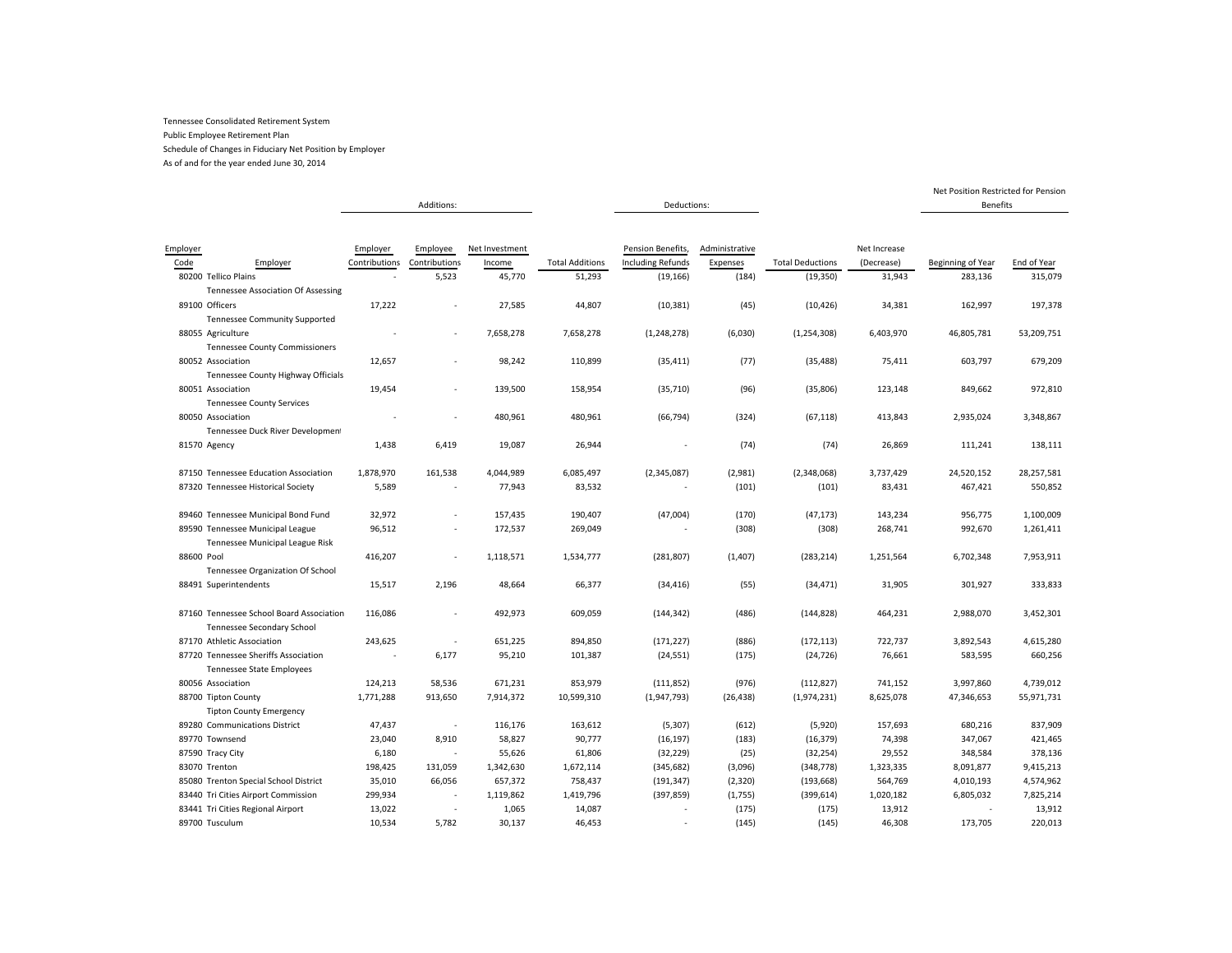As of and for the year ended June 30, 2014

|          |                                                                        | Additions:    |               |                |                        | Deductions:              |                |                         |              | <b>Benefits</b>   |             |
|----------|------------------------------------------------------------------------|---------------|---------------|----------------|------------------------|--------------------------|----------------|-------------------------|--------------|-------------------|-------------|
|          |                                                                        |               |               |                |                        |                          |                |                         |              |                   |             |
|          |                                                                        |               |               |                |                        |                          |                |                         |              |                   |             |
| Employer |                                                                        | Employer      | Employee      | Net Investment |                        | Pension Benefits,        | Administrative |                         | Net Increase |                   |             |
| Code     | Employer                                                               | Contributions | Contributions | Income         | <b>Total Additions</b> | <b>Including Refunds</b> | Expenses       | <b>Total Deductions</b> | (Decrease)   | Beginning of Year | End of Year |
|          | 89660 Unicoi                                                           | 4,551         | 6,435         | 7,570          | 18,556                 | (2,008)                  | (102)          | (2, 110)                | 16,445       | 41,226            | 57,671      |
|          | 83530 Unicoi County                                                    | 477,234       | 284,754       | 2,408,455      | 3,170,443              | (887, 503)               | (8,521)        | (896, 024)              | 2,274,419    | 14,600,685        | 16,875,103  |
|          | 80440 Union City                                                       | 532,097       | 247,696       | 3,838,803      | 4,618,597              | (1, 270, 878)            | (5, 593)       | (1, 276, 471)           | 3,342,126    | 23,369,393        | 26,711,519  |
|          | 83030 Union City Board of Education                                    | 100,408       | 58,581        | 655,452        | 814,441                | (211, 294)               | (2, 399)       | (213, 693)              | 600,748      | 3,980,826         | 4,581,573   |
|          | 83571 Union County                                                     | 233,174       | 197,147       | 866,565        | 1,296,886              | (188, 506)               | (4,087)        | (192, 593)              | 1,104,293    | 5,104,409         | 6,208,702   |
|          | 83570 Union County Board of Education<br><b>Union County Emergency</b> | 205,763       | 173,012       | 1,162,398      | 1,541,173              | (364, 917)               | (6,501)        | (371, 418)              | 1,169,755    | 7,053,462         | 8,223,217   |
|          | 88150 Communications District                                          | 13,217        | 11,656        | 33,784         | 58,657                 |                          | (262)          | (262)                   | 58,395       | 191,586           | 249,981     |
|          | Upper Cumberland Human                                                 |               |               |                |                        |                          |                |                         |              |                   |             |
|          | 81530 Resource Agency<br>Upper East Tennessee Human                    | 315,430       | 222,448       | 600,086        | 1,137,964              | (33, 199)                | (5, 214)       | (38, 413)               | 1,099,551    | 3,379,281         | 4,478,832   |
|          | 89600 Development Agency                                               | 303,861       | 191,350       | 1,528,488      | 2,023,699              | (435, 857)               | (7, 443)       | (443,300)               | 1,580,399    | 9,170,915         | 10,751,314  |
|          | 82090 Van Buren County                                                 | 246,515       | 139,749       | 997,247        | 1,383,510              | (302, 863)               | (4,054)        | (306, 917)              | 1,076,593    | 5,979,509         | 7,056,102   |
|          | Van Buren County Emergency                                             |               |               |                |                        |                          |                |                         |              |                   |             |
|          | 81300 Communications District                                          | 6,035         | 5,458         | 12,686         | 24,179                 |                          | (122)          | (122)                   | 24,057       | 72,178            | 96,235      |
|          | 88530 Veterans Home Board                                              | 1,240,870     |               | 2,716,964      | 3,957,834              | (255, 254)               | (17, 447)      | (272, 701)              | 3,685,133    | 15,866,009        | 19,551,142  |
|          | 87260 Volunteer General Hospital                                       |               |               | 13,195         | 13,195                 | (62, 260)                | (6)            | (62, 266)               | (49,071)     | 110,727           | 61,656      |
|          | 89900 Vonore                                                           | 42,832        | 26,085        | 158,518        | 227,435                | (54,085)                 | (647)          | (54, 732)               | 172,703      | 941,835           | 1,114,538   |
|          | 80231 W.G. Rhea Public Library                                         | 12,100        | 5,465         | 58,177         | 75,743                 | (9, 286)                 | (158)          | (9, 444)                | 66,299       | 346,009           | 412,307     |
|          | 80540 Warren County                                                    | 1,906,317     | 17,738        | 6,210,115      | 8,134,170              | (1,645,032)              | (19, 978)      | (1,665,010)             | 6,469,160    | 37,268,296        | 43,737,456  |
|          | Warren County Emergency                                                |               |               |                |                        |                          |                |                         |              |                   |             |
|          | 88950 Communications District                                          | 11,427        | 31,162        | 78,219         | 120,808                | (1,964)                  | (595)          | (2,559)                 | 118,249      | 449,685           | 567,934     |
|          | 83490 Washington County                                                | 3,503,113     | 145           | 12,460,697     | 15,963,955             | (2,656,978)              | (37, 958)      | (2,694,935)             | 13,269,020   | 74,778,668        | 88,047,688  |
|          | <b>Washington County Emergency</b>                                     |               |               |                |                        |                          |                |                         |              |                   |             |
|          | 88380 Communications District                                          | 190,290       |               | 605,605        | 795,895                | (85, 107)                | (1, 565)       | (86, 672)               | 709,223      | 3,601,692         | 4,310,915   |
|          | Washington County-Johnson City                                         |               |               |                |                        |                          |                |                         |              |                   |             |
|          | 87621 Animal Control Center                                            | 19,239        |               | 86,694         | 105,933                | (10, 601)                | (237)          | (10, 838)               | 95,095       | 518,751           | 613,846     |
|          | Washington County-Johnson City                                         |               |               |                |                        |                          |                |                         |              |                   |             |
|          | 87290 Emergency Medical Services                                       | 434,649       |               | 1,799,205      | 2,233,854              | (268, 236)               | (4, 350)       | (272, 586)              | 1,961,268    | 10,788,053        | 12,749,321  |
|          | 81884 Watauga                                                          | 2,671         | 1,436         | 2,570          | 6,677                  |                          | (34)           | (34)                    | 6,643        | 13,469            | 20,112      |
|          | 80260 Waverly                                                          | 13,290        | 84,092        | 948,083        | 1,045,465              | (166, 520)               | (2,001)        | (168, 521)              | 876,944      | 5,749,181         | 6,626,125   |
|          | 87133 Wayne County                                                     | 575,164       | 452,687       | 3,325,792      | 4,353,644              | (1, 111, 913)            | (15, 136)      | (1, 127, 049)           | 3,226,594    | 20,122,287        | 23,348,881  |
|          | 88330 Waynesboro                                                       | 33,165        | 37,433        | 174,697        | 245,295                | (69, 759)                | (1,009)        | (70, 768)               | 174,527      | 1,048,462         | 1,222,989   |
|          | 87392 Weakley County                                                   | 1,155,571     | 377           | 4,991,456      | 6,147,404              | (1, 156, 083)            | (16, 841)      | (1, 172, 924)           | 4,974,479    | 30,118,668        | 35,093,147  |
|          | 87395 Weakley County                                                   | 6,909         |               | 6,574          | 13,483                 |                          | (315)          | (315)                   | 13,168       | 36,375            | 49,543      |
|          | <b>Weakley County Emergency</b>                                        |               |               |                |                        |                          |                |                         |              |                   |             |
|          | 88970 Communications District                                          | 11,424        |               | 22,395         | 33,819                 | (8,624)                  | (10)           | (8,634)                 | 25,184       | 133,693           | 158,877     |